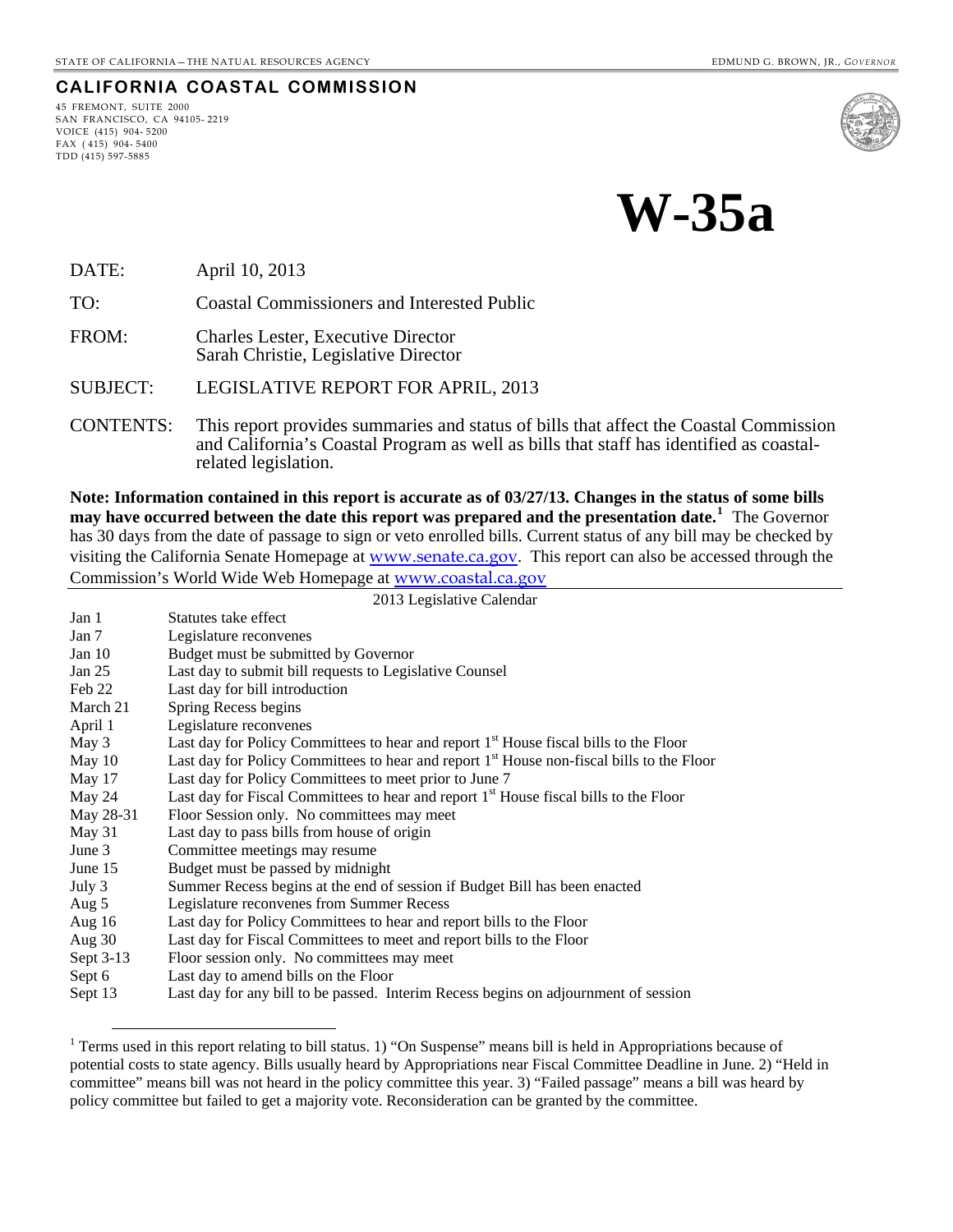# **PRIORITY LEGISLATION**

## **AB 158 (Levine) Solid waste: single-use carryout bags**

This bill would prohibit specified retail outlets from providing plastic single-use carryout bags. The bill also creates standards for the manufacture of reusable grocery bags.

| Introduced    | 01/22/13                              |
|---------------|---------------------------------------|
| Last Amended  | 03/20/13                              |
| <b>Status</b> | Assembly Natural Resources Committee. |

## **AB 203 (Stone) Coastal Act: compliance first**

This bill would authorize the Coastal Commission to require the resolution of an existing Coastal Act violation through the approval and conditions of a new development application.

|               | <b>Commission Position Recommend Support, Analysis Attached</b> |
|---------------|-----------------------------------------------------------------|
| <b>Status</b> | <b>Assembly Natural Resources Committee</b>                     |
| Last Amended  | 03/11/13                                                        |
| Introduced    | 01/30/13                                                        |

# **AB 248 (Gorell) Energy: power plants: Ventura County**

This bill states that it is the intent of the Legislature to enact subsequent legislation that would require the Public Utilities Commission and the Independent System Operator, in consultation with specified entities including the Coastal Commission, to submit a report to the Legislature by January 1, 2014, detailing recommended legislative actions, policies and incentives necessary to accomplish specific objectives related to once-through-cooling technologies at Ventura County's two coastal power plants.

Introduced 02/07/13 Status Assembly Natural Resources Committee.

## **AB 521 (Hueso and Stone) Solid waste: plastic**

This bill states that it is the intent of the Legislature to enact legislation that would create the Plastic Pollution Reduction Producer Responsibility Act for the purpose of reducing plastic pollution in the marine environment.

| Introduced    | 02/20/13                              |
|---------------|---------------------------------------|
| <b>Status</b> | Assembly Natural Resources Committee. |

## **AB 691 (Muratsuchi) State lands: granted trust lands: sea level rise**

This bill would require a local trustee whose gross public trust annul revenues exceed \$250,000 to prepare an assessment describing how it proposes to address sea level rise on state tidelands. The report would be submitted to the State Lands Commission by July 1, 2019. Introduced 02/21/13 Last Amended 03/11/13 Status Assembly Natural Resources Committee.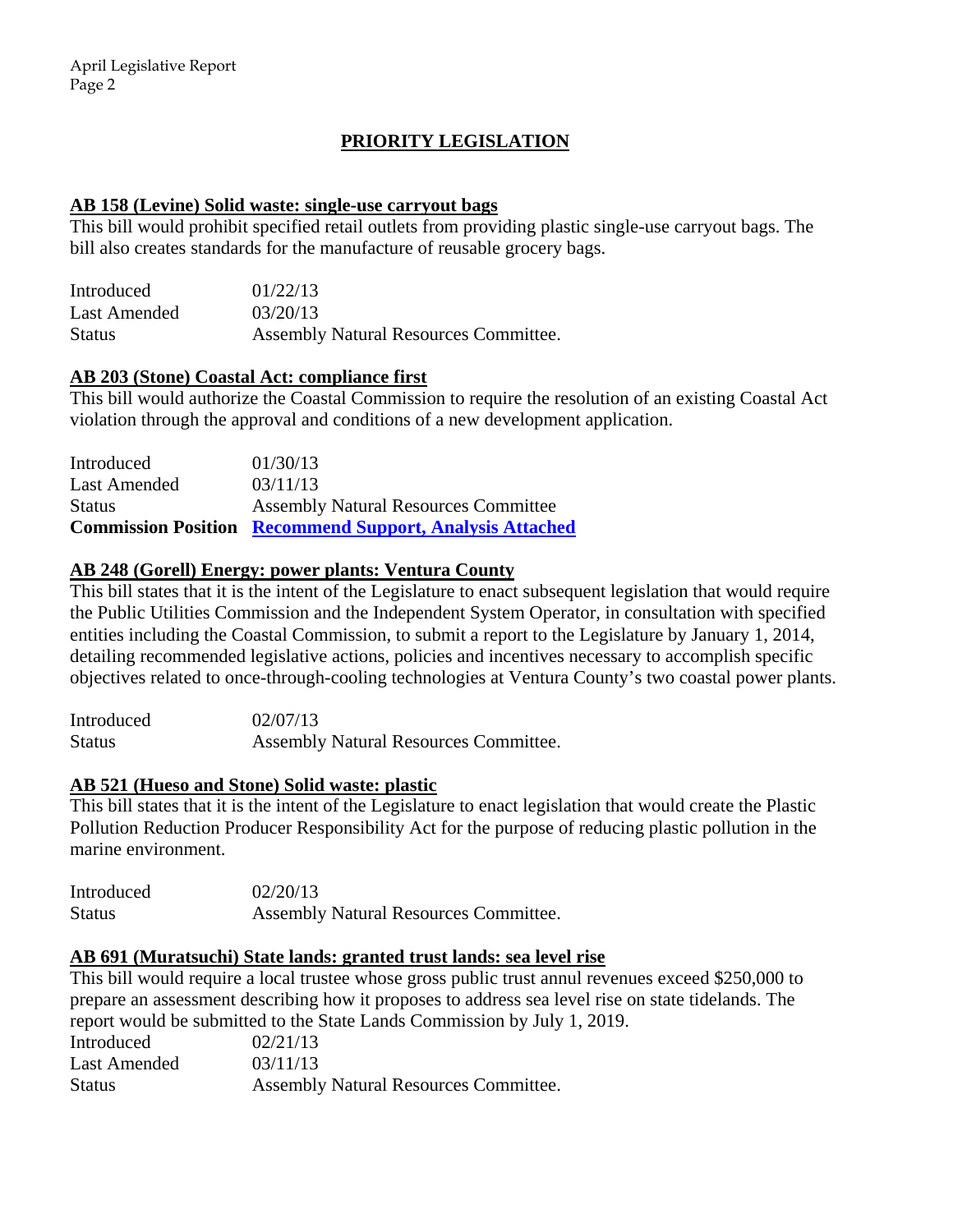April Legislative Report Page 3

## **AB 727 (Stone) Public trust lands: dredging**

This bill would require a grantee of public trust tidelands to notify the State Lands Commission, in writing, if the grantee intends to undertake dredging activities, and provide specified information regarding the project. The State Lands Commission would make a determination whether or not the proposal requires a subsequent lease.

| Introduced    | 02/21/13                              |
|---------------|---------------------------------------|
| Last Amended  | 03/21/13                              |
| <b>Status</b> | Assembly Natural Resources Committee. |

## **AB 754 (Muratsuchi) Income taxes: voluntary contributions: California Beach and Coastal Enhancement Account**

This bill would authorize California state taxpayers to make a voluntary contribution in excess of their tax liability to the California Beach and Coastal Enhancement Account, to augment the Coastal Commission's Whale Tail Grants Program.

|               | <b>Commission Position Recommend Support, analysis attached</b> |
|---------------|-----------------------------------------------------------------|
| <b>Status</b> | <b>Assembly Rules Committee</b>                                 |
| Last Amended  | 03/14/13                                                        |
| Introduced    | 02/22/13                                                        |

## **AB 881 (Chesbro) Oil spill prevention and administrative fee**

This bill would increase the existing \$0.08 fee on barrels of crude oil or petroleum products landed at a marine terminal, eliminate the sunset on the existing fee of \$0.065, allow the OSPR Administrator to adjust the fee annually based on the California Consumer Price Index, and transfer a portion of fees collected to the Oiled Wildlife Care Network

| Introduced | 02/22/13                                                         |
|------------|------------------------------------------------------------------|
| Status     | Assembly Natural Resources Committee & Water, Parks and Wildlife |
|            | <b>Commission Position Recommend Support, Analysis Attached</b>  |

## **AB 976 (Atkins) Coastal resources:**

This bill would authorize the Commission to impose administrative penalties for violations of the Coastal Act. All funds collected under this provision would be deposited in the Coastal Act Services Fund.

| Introduced          | 02/22/13                                                        |
|---------------------|-----------------------------------------------------------------|
| <b>Last Amended</b> | 03/19/13                                                        |
| <b>Status</b>       | <b>Assembly Natural Resources Committee</b>                     |
|                     | <b>Commission Position Recommend Support, Analysis Attached</b> |

# **AB 1223 (Stone) Safe Drinking Water Act**

This is a spot bill.

| Introduced | 02/22/13                        |
|------------|---------------------------------|
| Status     | <b>Assembly Rules Committee</b> |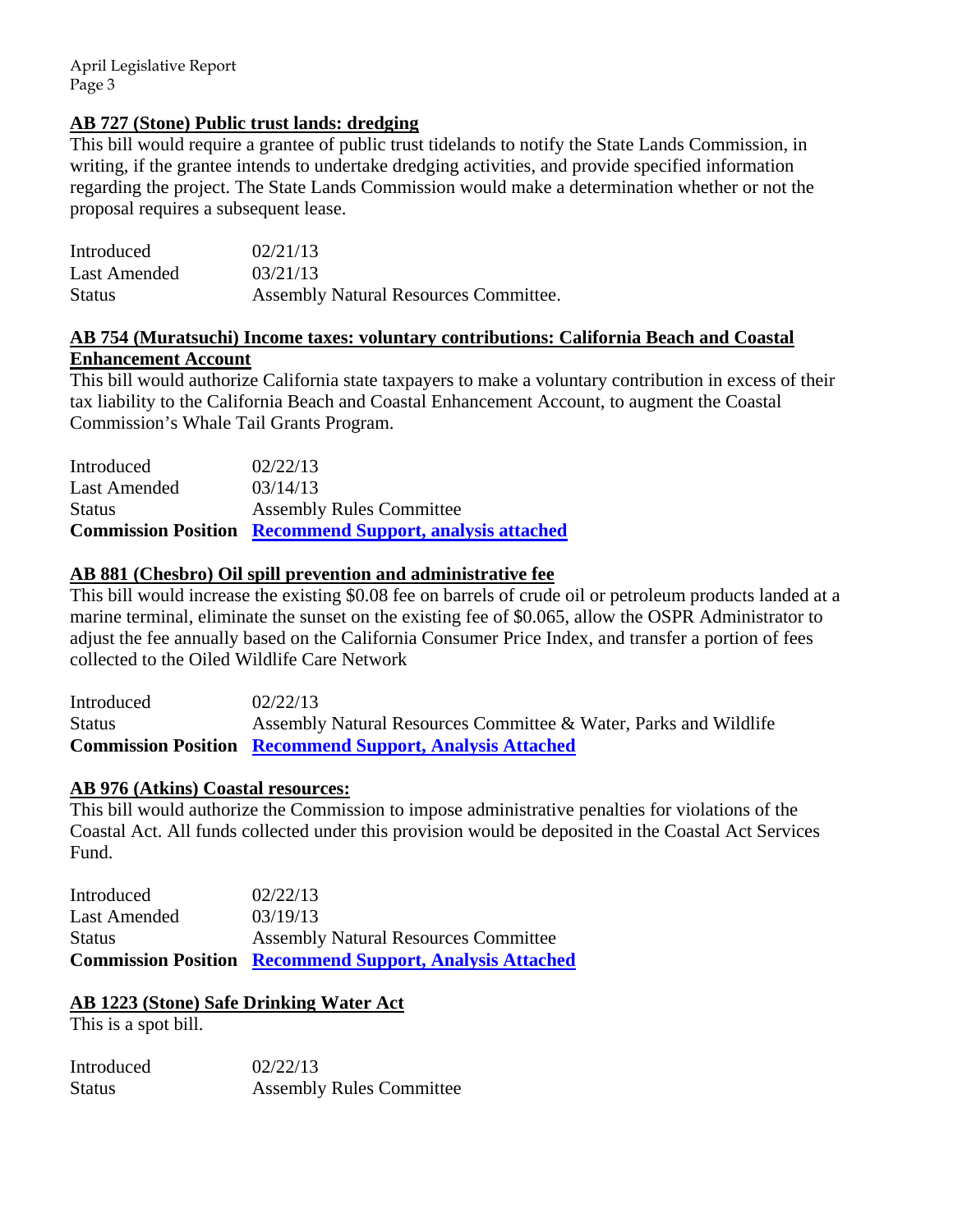April Legislative Report Page 4

# **SB 40 (Pavley) Safe, Clean, and Reliable Drinking Water Act of 2012**

This bill declares that it is the intent of the Legislature to amend the Safe, Clean, and Reliable Drinking Water Act of 2012 for the purpose of reducing and potentially refocusing the \$11,140,000,000 bond.

| Introduced    | 12/10/12                                            |
|---------------|-----------------------------------------------------|
| Last Amended  | 01/17/13                                            |
| <b>Status</b> | <b>Senate Natural Resources and Water Committee</b> |

## **SB 241 (Evans) Oil Severance Tax Law**

This bill would impose a severance tax on each barrel of oil extracted from California, and allocate those revenues to the UC Regents, the California State University Trustees, the Board of Governors for the Community Colleges, and the Department of Parks and Recreation.

Introduced 02/12/13 Status Senate Governance and Finance Committee

## **SB 257 (Hancock) Coastal resources**

This bill states that it is the intent of the Legislature to enact legislation to address coastal physical adaptations to climate change.

| Introduced    | 02/13/13                      |
|---------------|-------------------------------|
| <b>Status</b> | <b>Senate Rules Committee</b> |

## **SB 387 (Wright) Coastal resources: once through cooling**

This bill would require the State Water Resources Control Board to authorize once-through-cooling systems for existing power plant facilities, consistent with federal laws and regulations.

Introduced 02/20/13 Status Environmental Quality Committee

## **SB 461 (Leno) State tide and submerged lands: mineral extraction leases: revenues.**

This bill states that it is the intent of the Legislature to establish the Coastal Trust Fund through reallocation of revenues generated from the mineral leases on state tidelands.

Introduced 02/13/13 Status Senate Rules Committee

# **SB 511 (Lieu) Coastal resources: California Coastal Act of 1976: oceanfront land**

This is a spot bill.

Introduced 02/21/13 Status Senate Rules Committee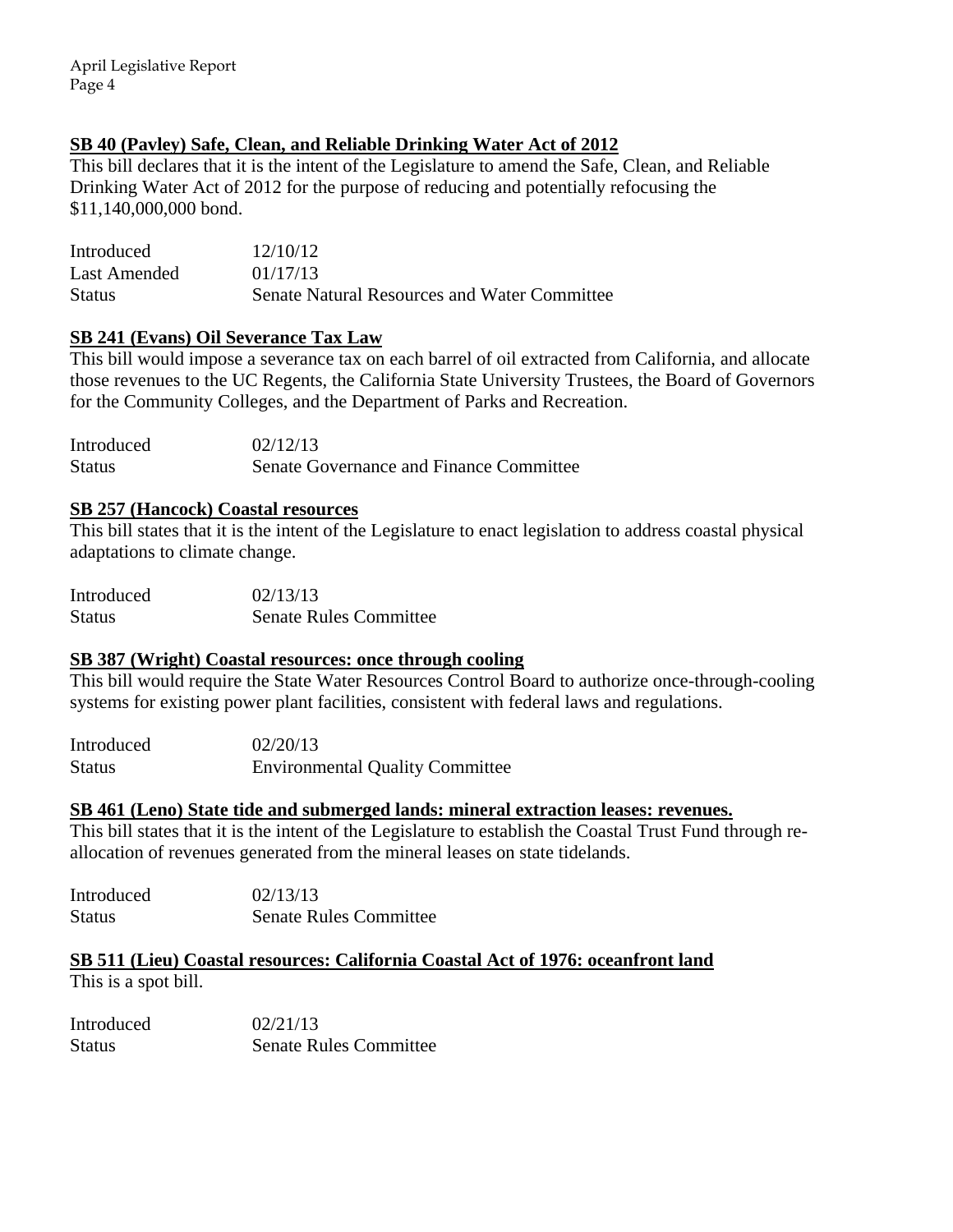April Legislative Report Page 5

## **SB 671 (Monning) California Coastal Act of 1976: natural shorelines**

This bill states that seawalls, groins and revetments shall be designed to account for sea level rise.

Introduced 02/22/13 Status Senate Natural Resources and Water Committee

## **SB 700 Wolk Natural resources: parks: carryout bags**

This bill would require retail establishments to charge a .\$0.05 fee for single-use carryout bags. A portion of the fee would be deposited into the Local Environmental Enhancement Fund (LEEF), which would be created by this bill. Funds from the LEEF would be available for expenditure by the Natural Resources Agency, upon appropriation by the Legislature, as grants to local governments for parks maintenance and litter abatement.

Introduced 02/22/13 Status Senate Rules Committee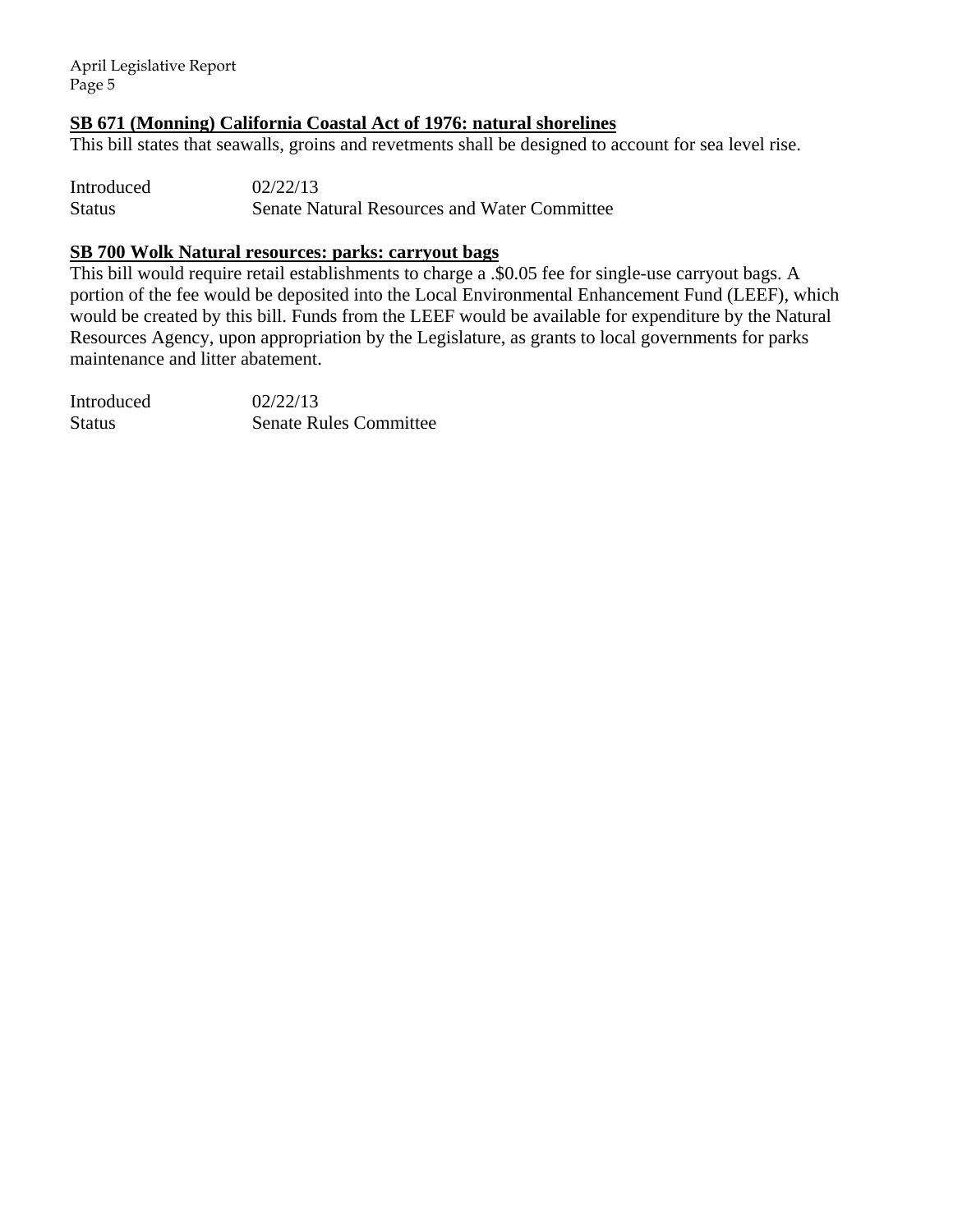## **CALIFORNIA COASTAL COMMISSION**

<span id="page-5-0"></span>45 FREMONT, SUITE 2000 SAN FRANCISCO, CA 94105- 2219 VOICE (415) 904- 5200 FAX ( 415) 904- 5400 TDD (415) 597-5885



**BILL ANALYSIS AB 203 (Stone)**  As Amended, March 11, 2013

#### **SUMMARY**

AB 203 would add Public Resources Code Section 30825 to the Coastal Act, prohibiting the Coastal Commission from accepting an application for a coastal development permit (CDP) for processing if the property is subject to an unresolved violation of the Coastal Act, unless the Executive Director determines that the application fully resolves the violation. The bill explicitly would not apply to de minimis violations, LCPs or public work plans, or unaffiliated operators within a port, harbor or marina.

## **PURPOSE OF THE BILL**

The purpose of the bill is to improve the Commission's ability to resolve Coastal Act violations, improve procedural efficiencies, and streamline the coordination between permitting and enforcement.

## **EXISTING LAW**

Under existing law, the Commission has limited authority to require applicants to resolve outstanding violations prior to, or in the context of, applying for additional development on the same property through a CDP application. Although the Commission frequently encourages the resolution of violations in the context of pending permit applications, the Coastal Act does not expressly require resolution of violations prior to the approval of permits. Permit applicants often contest the Commission's authority to address violations in the context of permit proceedings.

## **PROGRAM BACKGROUND**

After a public hearing, the Coastal Commission can issue cease and desist, consent and restoration orders to compel Coastal Act violators to resolve violations of the Act. In addition, the Coastal Commission may initiate litigation in state court for injunctive relief to resolve Coastal Act violations. Under Public Resources Code Section 30820 of the Coastal Act, a superior court can impose civil penalties of up to \$30,000 on any person or local government who violates the provisions of the Coastal Act, certified Local Coastal Program or a coastal development permit. Additional penalties of not less than \$1,000 per day, but not more than \$15,000 per day, may be imposed for violations that are determined to be intentional and knowing.

Independent of the foregoing authority, parties can apply for CDPs for new development at sites with current Coastal Act violations, including both violations of prior permits and violations involving wholly unpermitted development on the site. When acting on such a CDP application, the Commission's authority to address violations on the site is often contested, especially if the violations are arguably unrelated to the determination of whether the proposed development, when viewed in isolation, is consistent with Coastal Act or LCP requirements. In these instances,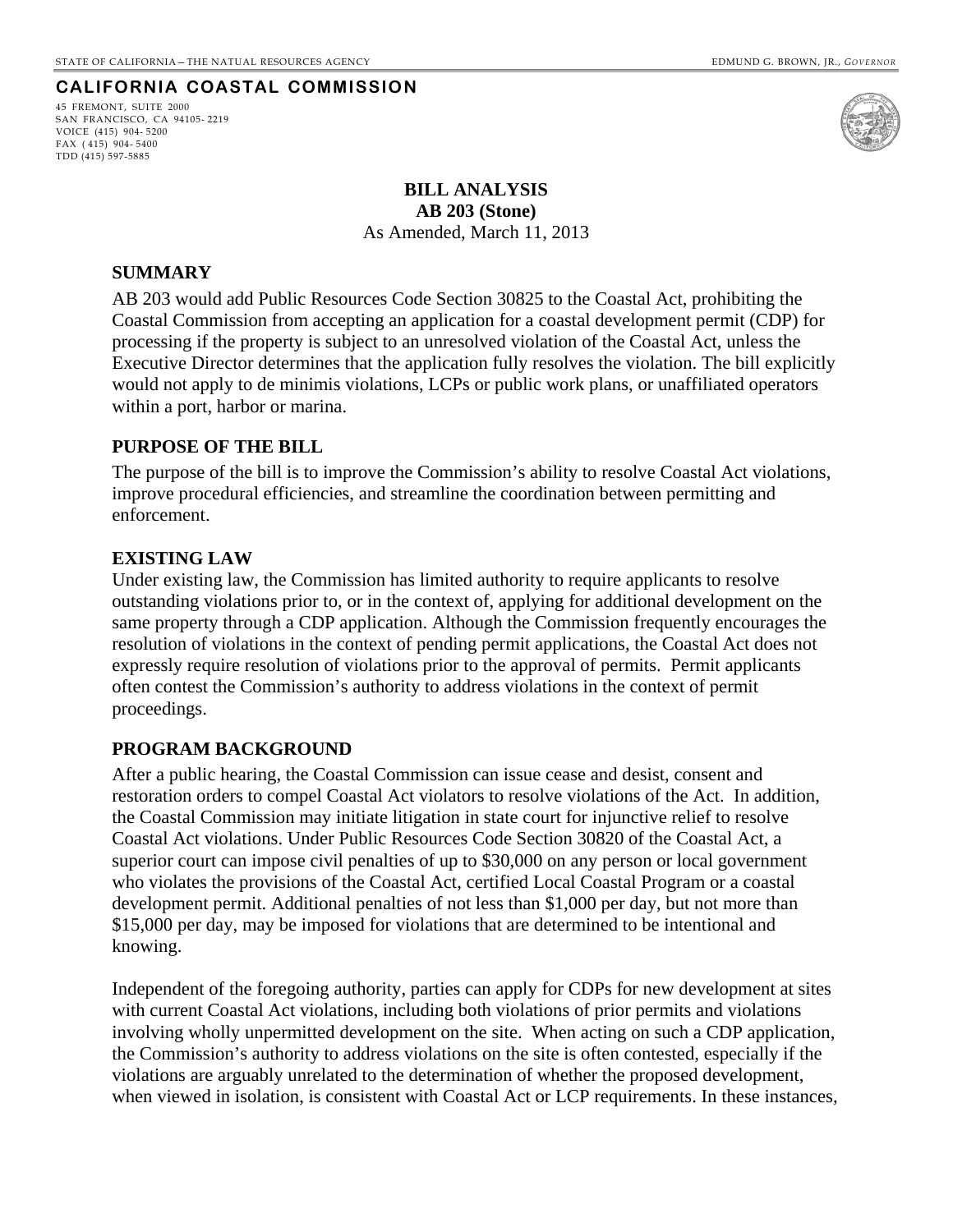to avoid legal uncertainty the Commission must undertake a separate enforcement action completely independent of the CDP application to resolve the violations. This requires the Commission to engage in additional negotiations with the applicant/violator, prepare another staff report (enforcement order), and hold another hearing on the matter, rather than having the two issues addressed together. This is an inefficient use of state resources that cannot be justified in the current budget/economic climate. The approach is costly for all parties, and can delay the resolution of serious and ongoing violations for years with harmful effects on coastal resources.

In contrast, many state agencies and local governments have the authority to require applicants to resolve outstanding issues prior to or at the same time as an application for new development is considered. This approach conserves resources and creates an incentive to voluntarily resolve outstanding violations.

## **ANALYSIS**

The Commission currently has a backlog of over 1,800 open enforcement cases statewide. Budget cuts have reduced the number of enforcement staff assigned to statewide casework, and new cases are reported faster than the Commission can resolve existing violations. The Commission needs additional tools to help resolve Coastal Act violations in the most efficient, cost-effective manner possible. Streamlining the work of permitting and enforcement staff so that existing violations can be resolved in the context of a permit application for new development would be a cost-effective and efficient use of staff resources.

Staff estimates that AB 203 would be applicable to approximately 10% of the existing enforcement caseload. This measure would provide an incentive for property owners to resolve outstanding violations in advance of a new CDP application, because they would be ineligible for any additional development until such time as the violation has been demonstrably cured. Alternatively, this measure would give the Commission clear authority to resolve outstanding violations as part of a CDP application.

If enacted, this process could facilitate resolution of violations without litigation or Cease and Desist orders. This would save time and money for both the Commission and the applicant. As an additional benefit to applicants, violations could be resolved in this manner without being subject to penalties. It is far better to attempt to resolve these issues and avoid the expensive, adversarial process.

## **SUPPORT**

California Coastkeeper Alliance

# **OPPOSITION**

None on file

# **RECOMMENDED POSITION**

Staff recommends the Commission **Support** AB 203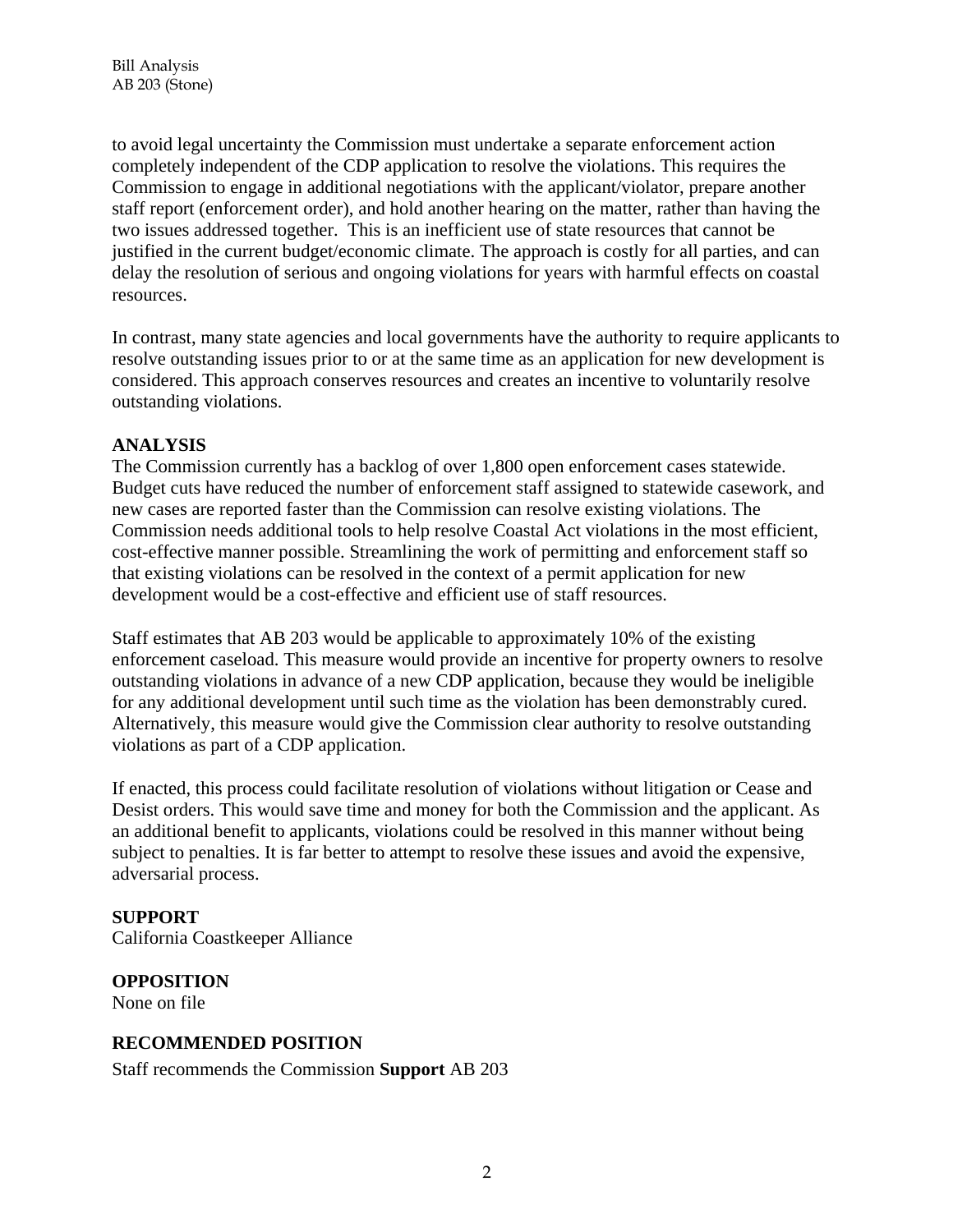#### AMENDED IN ASSEMBLY MARCH 11, 2013

california legislature—2013–14 regular session

## ASSEMBLY BILL No. 203

## **Introduced by Assembly Member Stone** *(Coauthor: Assembly Member Ting)*

January 30, 2013

An act to add Section 30825 to the Public Resources Code, relating to coastal resources.

#### legislative counsel's digest

AB 203, as amended, Stone. Coastal resources: coastal development permits: penalties.

The California Coastal Act of 1976 requires any person undertaking development in the coastal zone to obtain a coastal development permit issued by the California Coastal Commission in accordance with prescribed procedures. The act authorizes civil liability to be imposed on any person who performs or undertakes development that is in violation of the act or that is inconsistent with any previously issued coastal development permit, subject to specified maximum and minimum amounts, varying according to whether the violation is intentional and knowing.

The bill would prohibit the commission, with exceptions, from filing as complete, or acting upon, an application for a coastal development permit for a project on property that is subject to an existing violation case for which a violation notification letter has been sent, or a cease and desist order, restoration order, or notice of violation has been issued or recorded until the violation has been resolved. The bill would authorize the commission to resolve any unresolved dispute between the executive director and an applicant regarding the implementation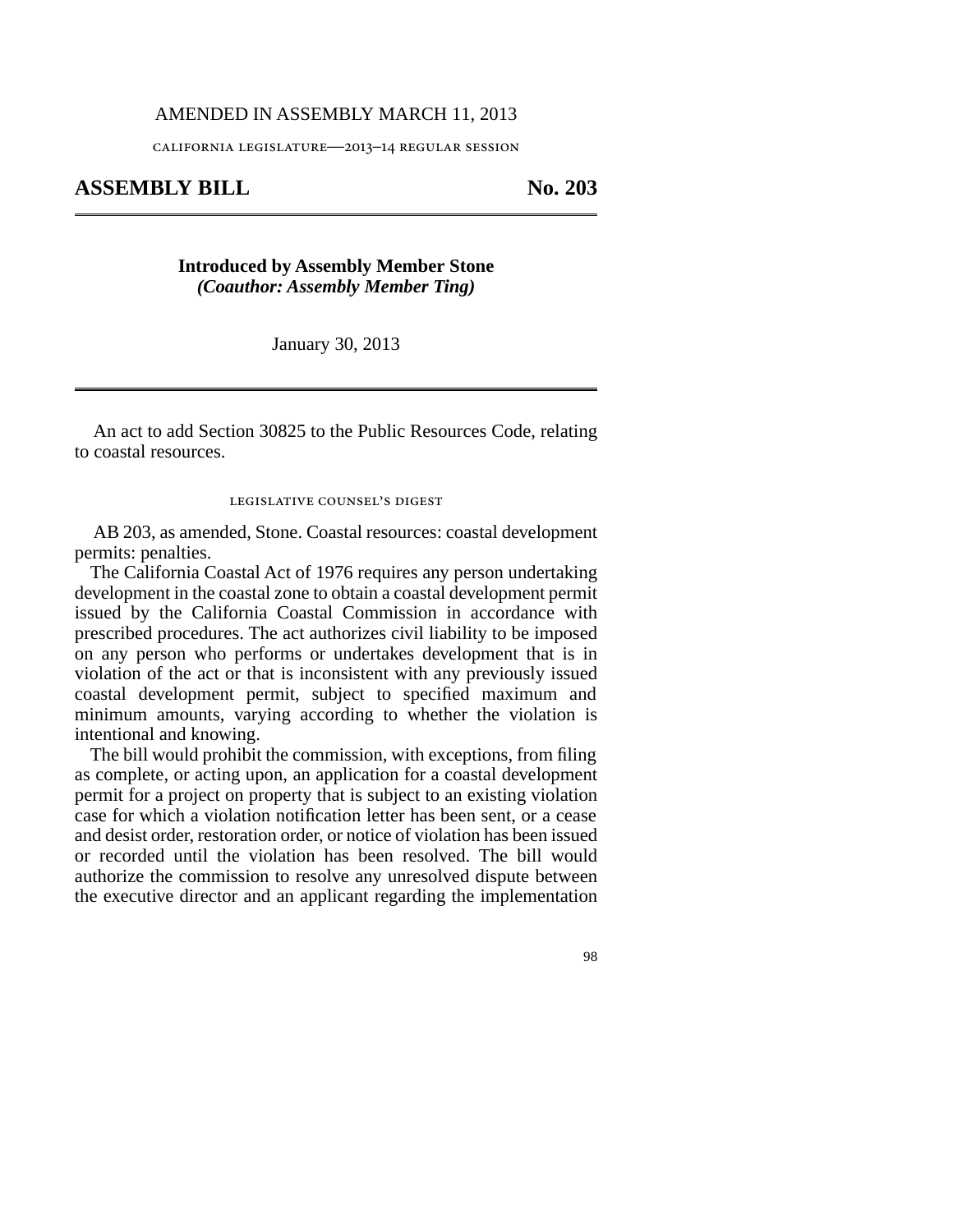of the above provision at a noticed hearing. This bill would authorize the commission to file as complete an application for a coastal development permit for development on such a property if the violation is de minimis, as defined. This bill would prohibit the commission from taking action on the application until the de minimis violation has been resolved, as determined by the executive director. *The bill would specify that those provisions shall not apply to a new development application for a development in a harbor, port, or marina for a project that is individually owned or leased by a separate party that is unaffiliated with an open, existing violation case, as described.*

Vote: majority. Appropriation: no. Fiscal committee: yes. State-mandated local program: no.

*The people of the State of California do enact as follows:*

1 SECTION 1. Section 30825 is added to the Public Resources<br>2 Code. to read: Code, to read:

3 30825. (a) Except as provided in subdivision (d), the 4 commission shall not file as complete or act upon an application 5 for a coastal development permit for a project on property that is line 6 subject to an open, existing violation case for which a violation 7 notification letter has been sent, or a cease and desist order, 8 restoration order, or notice of violation has been issued or recorded line 9 pursuant to Section 30809, 30810, 30811, or 30812 until the 10 violation has been resolved, as determined by the executive director 11 and consistent with this division.

12 (b) Subdivision (a) does not apply if the executive director

13 determines that the application includes a provision that would 14 fully resolve the violation consistent with this division.

15 (c) Any unresolved dispute between the executive director and 16 an applicant regarding the implementation of this section may be 17 resolved by the commission at a noticed hearing pursuant to 18 subdivision (d) of Section 13056 of Title 14 of the California Code 19 of Regulations.

20 (d) (1) Notwithstanding subdivision (a), the commission may 21 file as complete an application for a coastal development permit 22 for development on a property described in subdivision (a) if the 23 violation is a de minimis violation. If the commission accepts an

24 application to which this subdivision applies, the commission may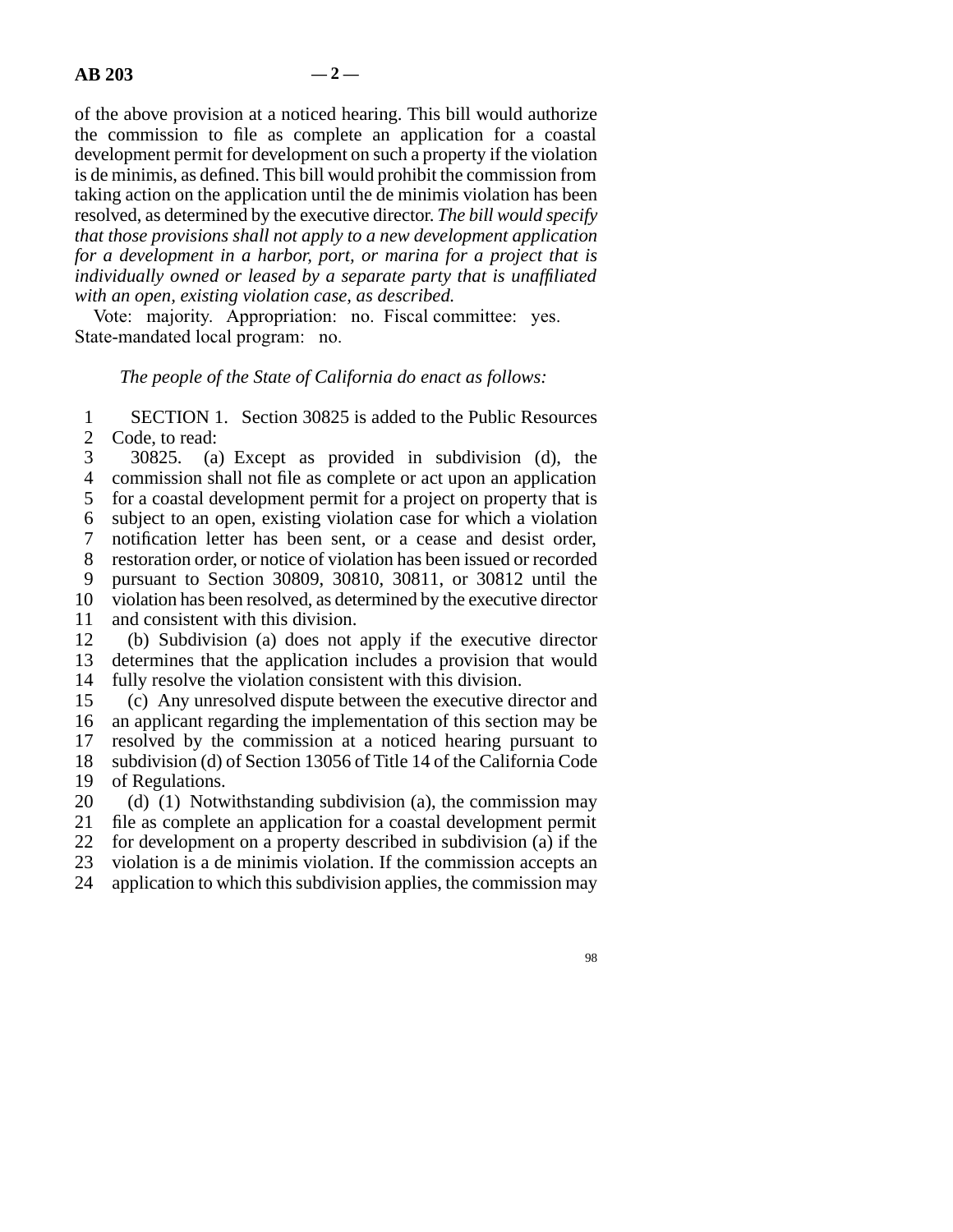line 1 not take action on the application until the violation has been fully

2 resolved, as determined by the executive director.<br>3 (2) For purposes of this subdivision, "de min  $(2)$  For purposes of this subdivision, "de minimis violation" 4 means a violation that is so minor in nature that it may be easily 5 resolved through voluntary actions on the part of the property 6 owner.

 line 7 (e) Subdivision (a) does not apply to an action by a local agency 8 that is associated with processing, submitting, certifying, or 9 implementing an amendment to, or original submission of, a local 10 coastal program, public works plan, or component of a local coastal

11 program or public works plan.<br>12 (f) This section shall not app. line 12 *(f) This section shall not apply to a new development application* 13 *for a development in a harbor, port, or marina for a project that* 14 *is individually owned or leased by a separate party that is* 

15 *unaffiliated with an open, existing violation case, as described in* 

16 *subdivision (a).* 

O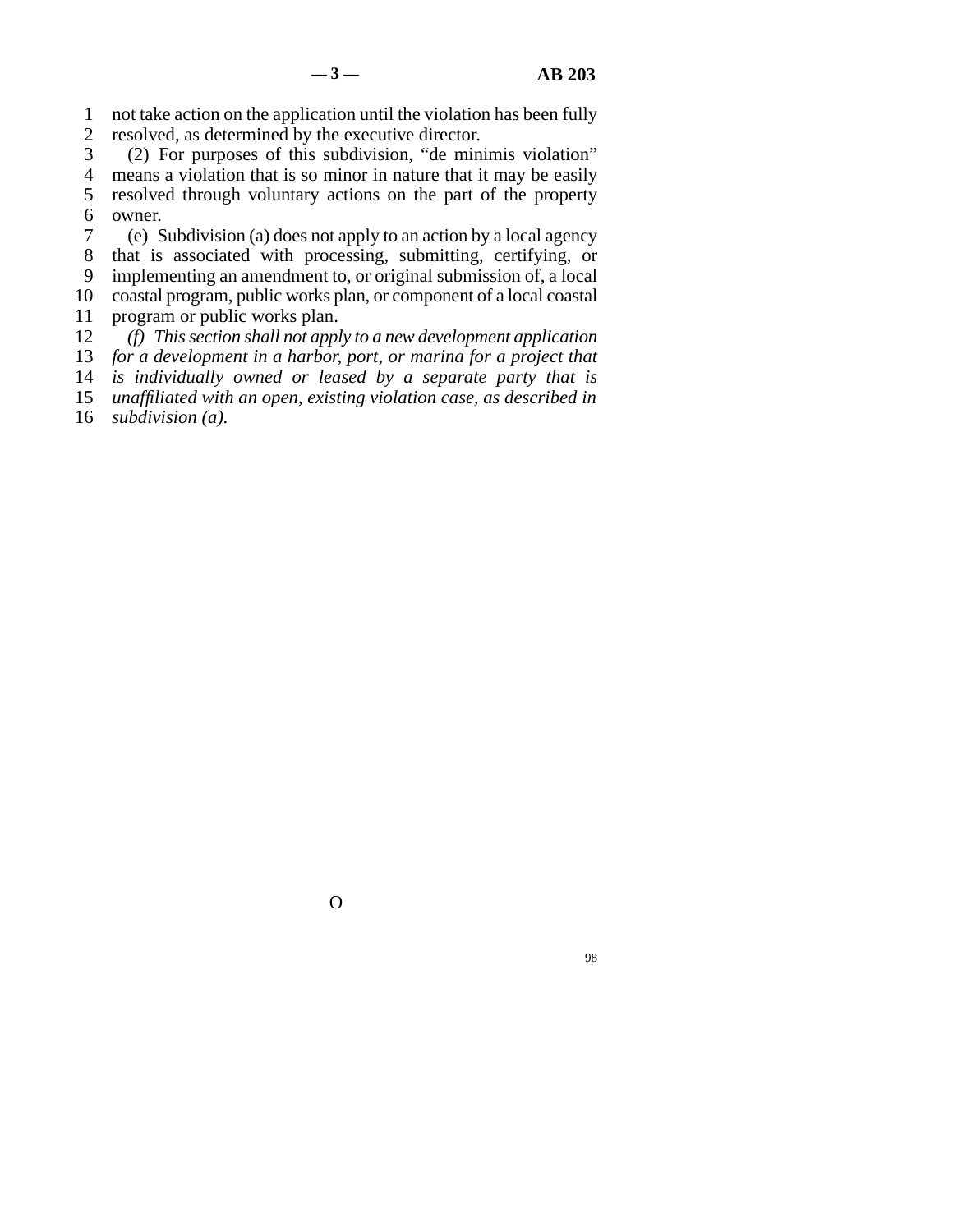## **CALIFORNIA COASTAL COMMISSION**

<span id="page-10-0"></span>45 FREMONT, SUITE 2000 SAN FRANCISCO, CA 94105- 2219 VOICE (415) 904- 5200 FAX ( 415) 904- 5400 TDD (415) 597-5885



## **BILL ANALYSIS AB 754 (Muratsuchi) Voluntary contributions: California Beach and Coastal Enhancement Account**  As Amended February 21, 2013

## **RECOMMENDED ACTION**

Staff recommends the Commission **Support** AB 754.

## **SUMMARY**

AB 754 would authorize California state taxpayers to make a voluntary contribution in excess of their annual tax liability to the California Beach and Coastal Enhancement Account (CBCEA), to augment the Coastal Commission's WHALE TAIL ® Grants Program.

## **PURPOSE OF THE BILL**

The purpose of the bill is to increase funding for the Coastal Commission's public education grant program.

## **EXISTING LAW**

Vehicle Code Section 5067 establishes of the WHALE TAIL<sup>®</sup> License Plate, and designates how funds are to be distributed and expended. Upon annual appropriation of the Legislature, a portion of the funds received from Whale Tail License Plate is made available to the Coastal Commission for distribution as grants to non-profit organizations and local governments. Vehicle Code Section 5067 (b)(1) establishes the California Beach and Coastal Enhancement Account. Funds deposited into the CBCEA from the Environmental License Plate Account are made available, upon appropriation by the Legislature, to the Coastal Commission and the State Coastal Conservancy.

## **PROGRAM BACKGROUND**

The California Coastal Commission's WHALE TAIL ® License Plate was established as a mechanism through which the public can contribute funds to coastal and marine education programs in California. For each new plate that is sold, approximately \$13.86 is deposited in the CBCEA. Annual renewal fees deposit approximately \$19.71 per plate into the account. Additional funds are deposited in the Environmental License Plate Fund (ELPF), which funds environmental programs in other state agencies. As of December 31, 2012, a total of 210,763 license plates have been sold. WHALE TAIL ® License Plate sales and renewal fees (plus miscellaneous other small fees) have contributed \$20.2 million to the CBCEA, and \$49.3 million

The Coastal Commission launched the WHALE TAIL ® License Plate Grants Program in 1998 to support local marine and coastal education efforts in California. In the first WHALE TAIL ®

Grant cycle in FY1998-99, the Coastal Commission allocated \$130,000 in local assistance

to the ELPF. (The additional fees that are charged for personalized plates go to the ELPF.)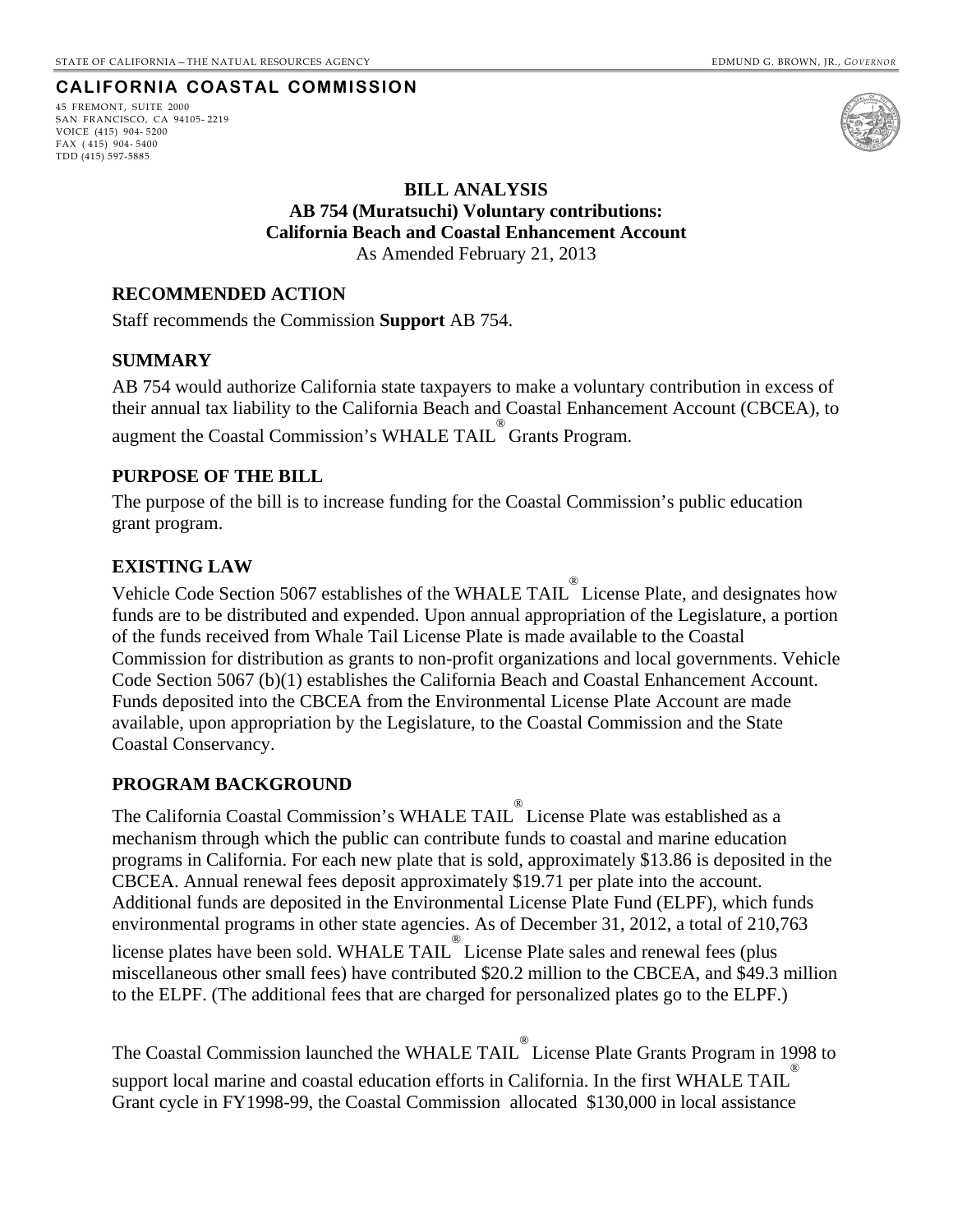funding from the CBCEA. As WHALE TAIL License Plate revenues increased, the size of the grant program increased, with the Coastal Commission awarding \$798,000 in FY 2012-13. The first fourteen years of the program have provided a combined total of \$7.7 million, supporting a total of 461 projects throughout the state of California, which are estimated to have reached a total of 11.6 million people.

WHALE TAIL  $^{\circ}$  grants support programs that teach California's children and the general public to value and take action to improve the health of the state's marine and coastal environments. Examples of projects that have received funding include: school programs emphasizing stewardship of the coast and ocean, watershed education, marine science summer camps, wetland and sand dune habitat restoration, equipment for marine science laboratories, trips to the beach for children from inland and underserved communities, educational boat trips, beach and river cleanups, ocean-related museum exhibits, water quality monitoring and education, pollution prevention programs, tide pool education, and beach wheelchair purchases.

Some grants are awarded using a non-competitive, targeted strategy identifying high priority projects that are an outgrowth of work begun under previous Commission grants or linked to existing Commission programs and the goals of the Commission's strategic plan. Others are awarded competitively, after publicizing available funds and inviting nonprofits, schools, and local government agencies to apply.

Voluntary tax contributions, or "tax check offs," are a popular way for some state agencies and public/private programs to receive additional revenues. When California taxpayers are filing their returns, they have the option to donate some portion of their tax liability to an organization or organizations of their choice. These contributions are reported by the Franchise Tax Board and collected by the State Controller for contribution is the specified fund.

AB 754 would require the Coastal Commission's check-off to generate a minimum of \$250,000 per year in order to remain on the State tax forms. If, in any year, the Commission's tax checkoff raised less than \$250,000, it would not appear on the following year's forms. Regardless of revenues, AB 754 would sunset after five years, unless re-authorized by the Legislature.

If enacted, AB 754 would place the Coastal Commission's "tax check-off" on State tax forms when an existing check-off either reaches its statutory sunset date or fails to generate its statutory minimum amount. The 2012 tax forms include 19 tax check-off choices. Four tax check-offs added in 2010 failed to raise the minimum amount required to remain on the 2012 tax forms. More details about the tax check offs can be found at [https://www.ftb.ca.gov/individuals/vcfsr/indvolcon.shtml.](https://www.ftb.ca.gov/individuals/vcfsr/indvolcon.shtml)

# **ANALYSIS**

The Coastal Commission receives annual requests for the WHALE TAIL  $^{\circ}$  grant program far in excess of its available funding. The Commission's 2012 competitive grant cycle received applications totaling over 500% more than the Commission's available funds. Out of 113 applications submitted, there was funding available to support only 24 proposals. On average, the competitive grant cycle has been able to award only 15% of the total amount requested. Many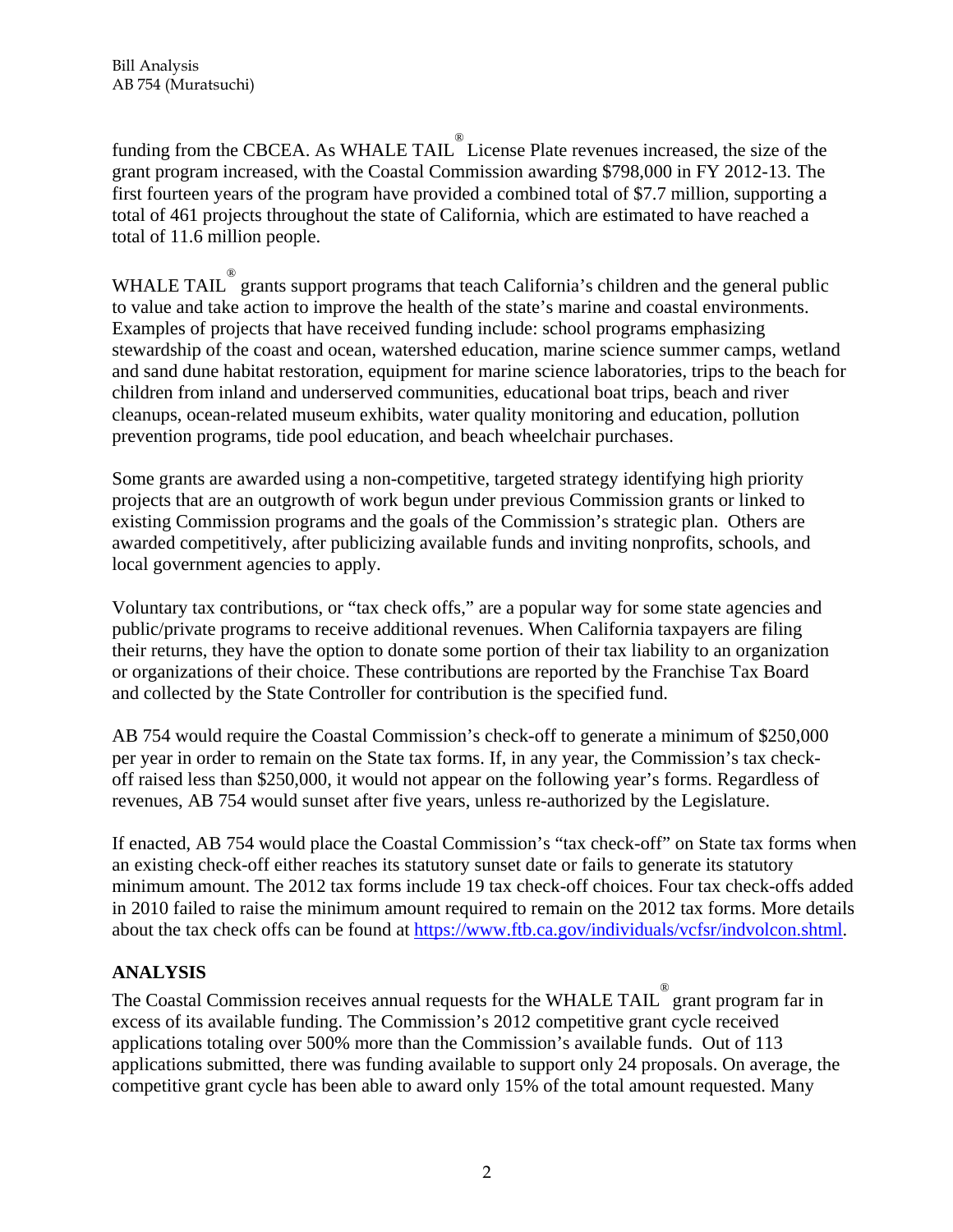excellent projects must be turned down for funding, even though the staff believes they would be a good match for the grant program's goals and priorities. .

The competitiveness of the WHALE TAIL $^{\circledast}$  Grants Program reflects the fact that it fills an important niche for which few resources are available. There are very few grant programs that fund marine and coastal education in California, especially for programs that are tailored to meet local needs and address topics of local concern. WHALE TAIL grants reach geographically and culturally diverse audiences, and emphasize programs aimed at underserved populations. Additional funds are needed to more fully meet current needs. In addition, the population of California grows, the need for the programs funded by WHALE TAIL grants will also increase.

The need for and benefits of environmental education are well-documented. As stated in the Coastal Act (Section 30012(a)), "an educated and informed citizenry is essential to the wellbeing of a participatory democracy and is necessary to protect California's finite natural resources."

It is unclear how much additional revenue might be generated for the Commission as a result of AB 754. Existing check-offs generated between \$35,317 and \$558,681 in 2012.The amount generated by the Coastal Commission's check-off could be affected by a variety of variables, including the Commission's effectiveness at marketing the program, the popularity of competing check-offs, and the general state of the economy. However, if it only generated \$250,000 per year (the minimum amount required to remain on the tax form), that could enable the Commission to award between 5-50 additional grant requests between \$5,000 and \$50,000 each. A successful marketing campaign and a strong economy could potentially net higher amounts for the program. All of the revenues generated by this program would be used to augment the Commission's existing Public Education grant program.

If successful, AB 754 could be a small but significant source of additional revenue for the Public Education Program. Due to the small size of most grants, even a modest increase in funding could support a significant number of additional requests. Given the popularity of the WHALE TAIL<sup>®</sup> License Plate, it is possible that public support for this additional option to support the Public Education Program could be strong from the outset.

# **SUPPORT**

None on file

# **OPPOSITION**

None on file

.

# **RECOMMENDED POSITION**

Staff recommends the Commission **Support** AB 754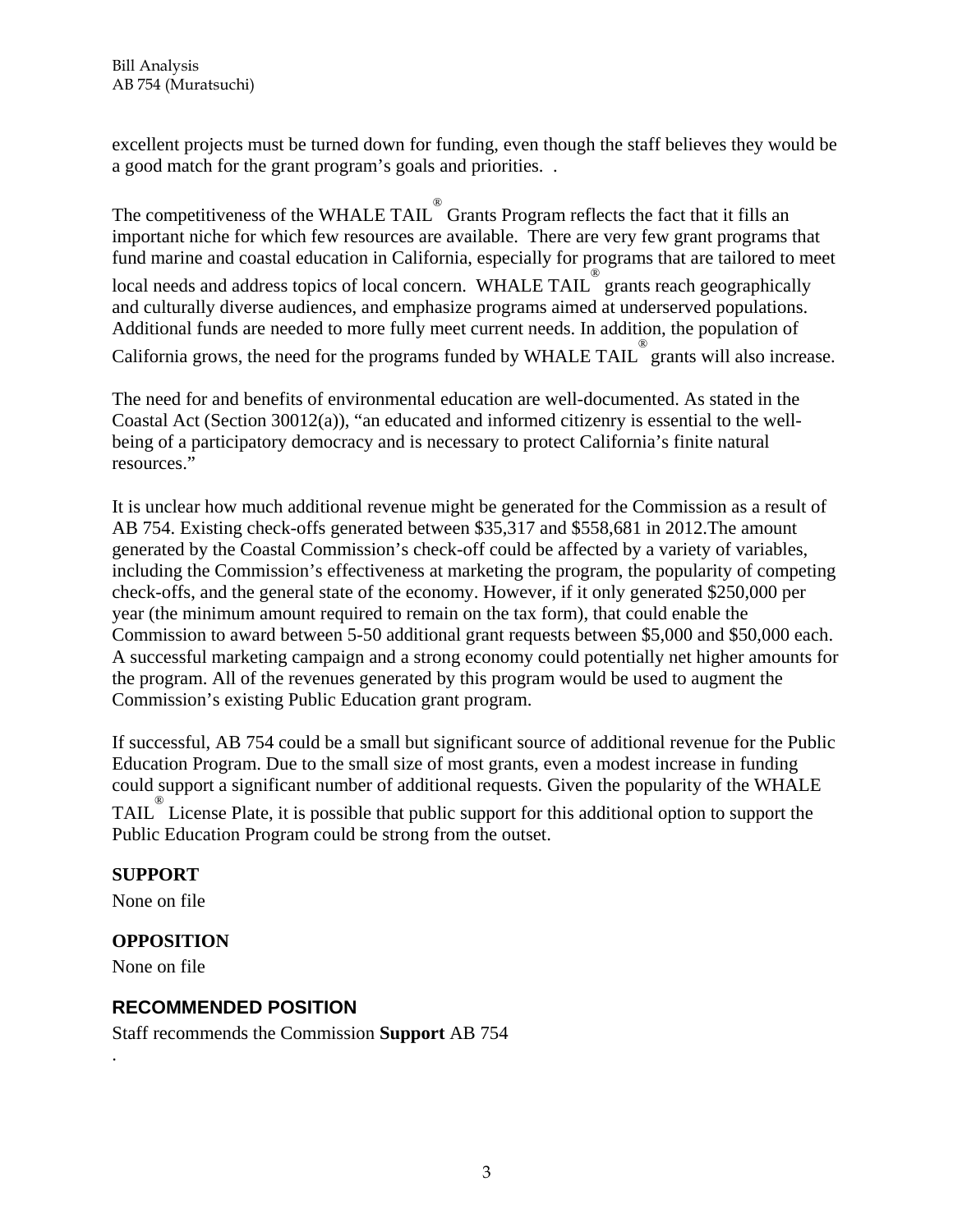#### AMENDED IN ASSEMBLY MARCH 14, 2013

california legislature—2013–14 regular session

## **ASSEMBLY BILL No. 754**

#### **Introduced by Assembly Member Muratsuchi**

February 21, 2013

An act to amend Section 23501 of the Revenue and Taxation Code, relating to taxation. *An act to add and repeal Article 5.1 (commencing with Section 18745) of Chapter 3 of Part 10.2 of Division 2 of the Revenue and Taxation Code, relating to taxation.*

#### legislative counsel's digest

AB 754, as amended, Muratsuchi. Corporation income taxes. *Income taxes: voluntary contributions: California Beach and Coastal Enhancement Account.*

*The Personal Income Tax Law authorizes individuals to contribute amounts in excess of their tax liability for the support of specified funds. Existing law creates the California Beach and Coastal Enhancement Account in the California Environmental License Plate Fund.*

*This bill would authorize individuals to designate on their tax returns that a specified amount in excess of their tax liability be transferred to the California Beach and Coastal Enhancement Account. This bill would require that all moneys contributed to the fund pursuant to these provisions, upon appropriation by the Legislature, be allocated to the Franchise Tax Board and the Controller for reimbursement and to the California Beach and Coastal Enhancement Account for grants and programs that preserve, protect, or enhance coastal resources and promote coastal and marine educational activities for underserved communities.*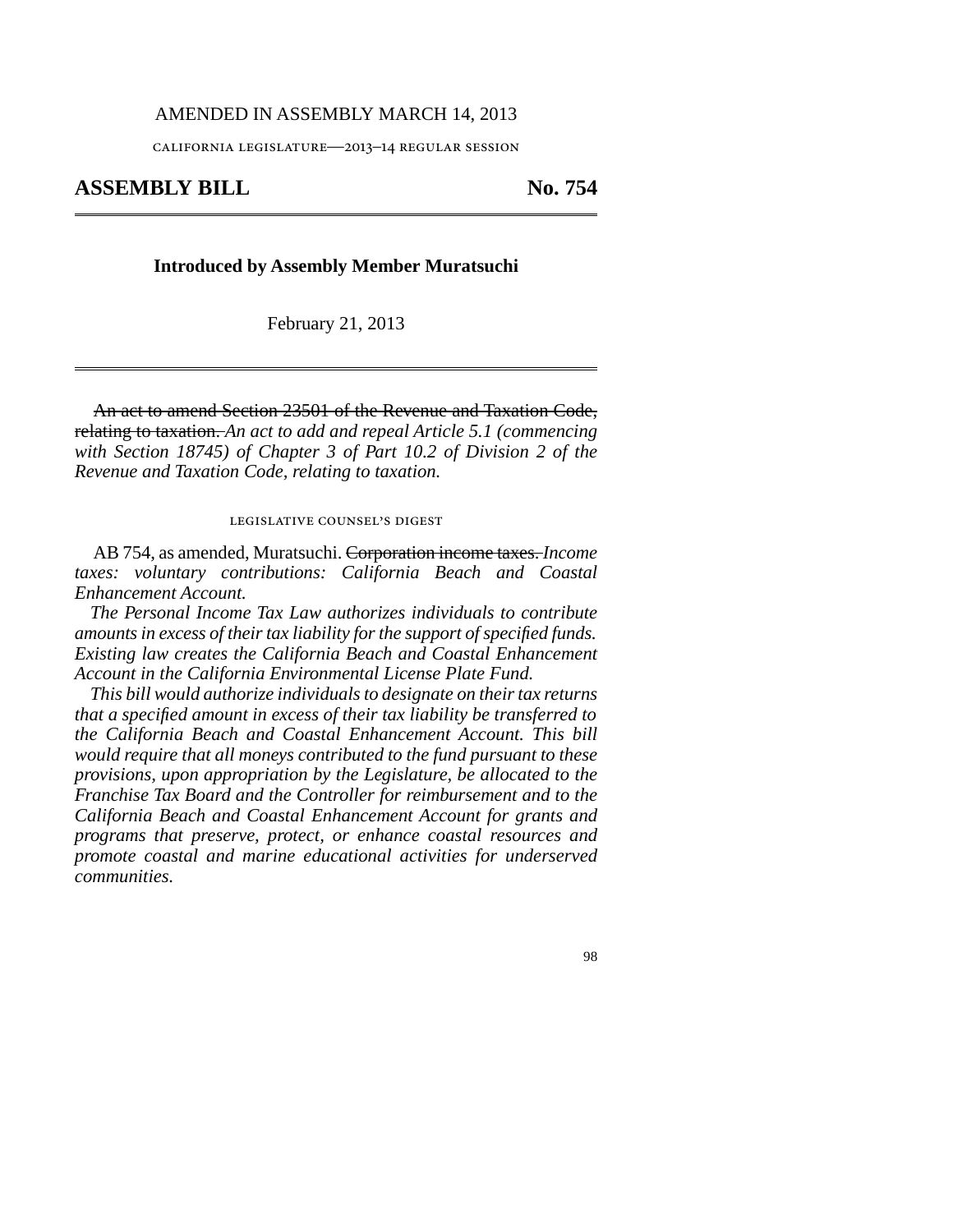*This bill would provide that these voluntary contribution provisions are inoperative and repealed on the earlier of the following: inoperative on January 1 of the 5th taxable year following the taxable year the fund first appears on the tax return and repealed on December 1 of that taxable year or inoperative for taxable years beginning on or after January 1 of the calendar year in which the Franchise Tax Board estimates by September 1 that the contributions made on returns filed in that calendar year will be less than \$250,000, or an adjusted amount for subsequent taxable years, and are repealed on December 1 of that calendar year.*

The Corporation Tax Law imposes a tax upon every corporation at a specified rate upon its net income derived from sources within this state, except as otherwise provided.

This bill would make a technical, nonsubstantive change to this provision.

Vote: majority. Appropriation: no. Fiscal committee: no-*yes*. State-mandated local program: no.

*The people of the State of California do enact as follows:*

1 *SECTION 1. Article 5.1 (commencing with Section 18745) is* 2 *added to Chapter 3 of Part 10.2 of Division 2 of the Revenue and* 3 *Taxation Code, to read:* 

 $\frac{4}{5}$ Article 5.1. California Beach and Coastal Enhancement Account  $\frac{6}{7}$ 

18745. (a) An individual may designate on the tax return that line 8 *a contribution in excess of tax liability, if any, be made to the* line 9 *California Beach and Coastal Enhancement Account established* 10 *by paragraph (1) of subdivision (c) of Section 5067 of the Vehicle* 11 *Code.* 12 (b) A contribution shall be in full dollar amounts and may be

13 made individually by each signatory on a joint return.

14 (c) A designation made under subdivision (a) shall be made for *any taxable year on the original return for that taxable year, and once made shall be irrevocable. In the event that payments and credits reported on the return, together with any other credits associated with the individual's account do not exceed the individual's tax liability, if any, the return shall be treated as though no designation had been made. In the event that no designee*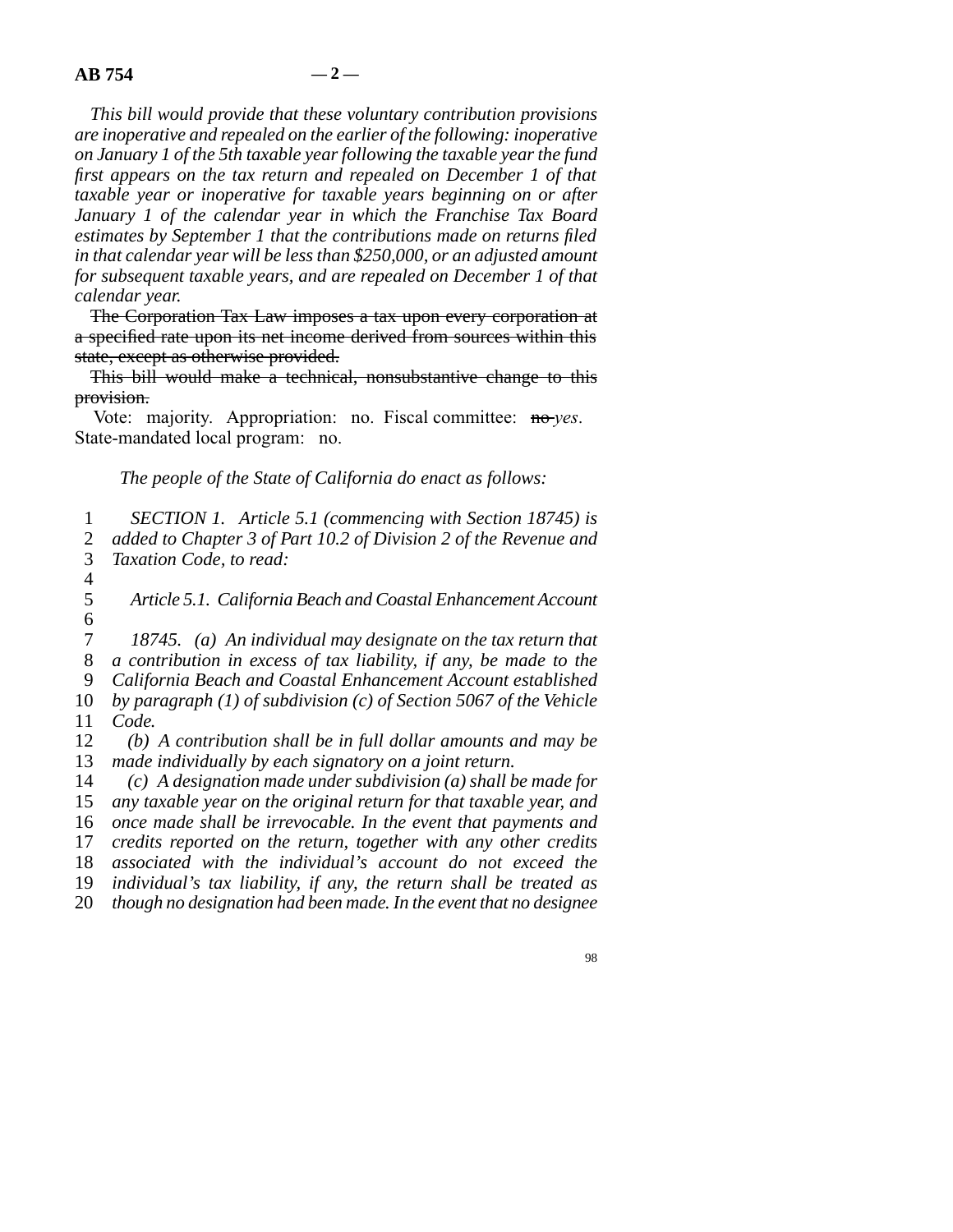1 *is specified, the contribution shall, after reimbursement of the* 

2 *direct actual costs of the Franchise Tax Board for the collection* 

 line 3 *and administration of funds under this article, be transferred to* 4 *the General Fund.* 

 line 5 *(d) If an individual designates a contribution to more than one* line 6 *account or fund listed on the tax return, and the amount available* line 7 *is insufficient to satisfy the total amount designated, the* line 8 *contribution shall be allocated among the designated accounts on* 9 *a pro rata basis.* 

 line 10 *(e) The Franchise Tax Board shall revise the form of the return to include a space labeled the "California Beach and Coastal Enhancement Account" to allow for the designation permitted under subdivision (a). The form shall also include in the instructions information that the contribution may be in the amount of one dollar (\$1) or more and that the contribution shall be used for grants and programs that preserve, protect, or enhance coastal resources and promote coastal and marine educational activities for underserved communities.* 19 (f) Notwithstanding any other law, a voluntary contribution *designation for the California Beach and Coastal Enhancement Account shall not be added on the tax return until another voluntary contribution designation is removed or as soon as space is available.* 

 line 24 *(g) A deduction shall be allowed under Article 6 (commencing* with Section 17201) of Chapter 3 of Part 10 for any contribution 26 *made pursuant to subdivision (a).* 

27 18746. The Franchise Tax Board shall notify the Controller 28 of both the amount of money paid by individuals in excess of their 29 tax liability and the amount of refund money that individuals have line 30 *designated pursuant to Section 18745 to be transferred to the* line 31 *California Beach and Coastal Enhancement Account. The* line 32 *Controller shall transfer from the Personal Income Tax Fund to* line 33 *the California Beach and Coastal Enhancement Account an amount* line 34 *not in excess of the sum of the amounts designated by individuals* 35 *pursuant to Section 18745 for payment into that fund.* line 36 *18747. (a) All money transferred to the California Beach and*

37 *Coastal Enhancement Account, pursuant to Section 18745, upon* 

38 *appropriation by the Legislature, shall be used to support eligible*<br>39 *programs awarded under the selection criteria established by the* programs awarded under the selection criteria established by the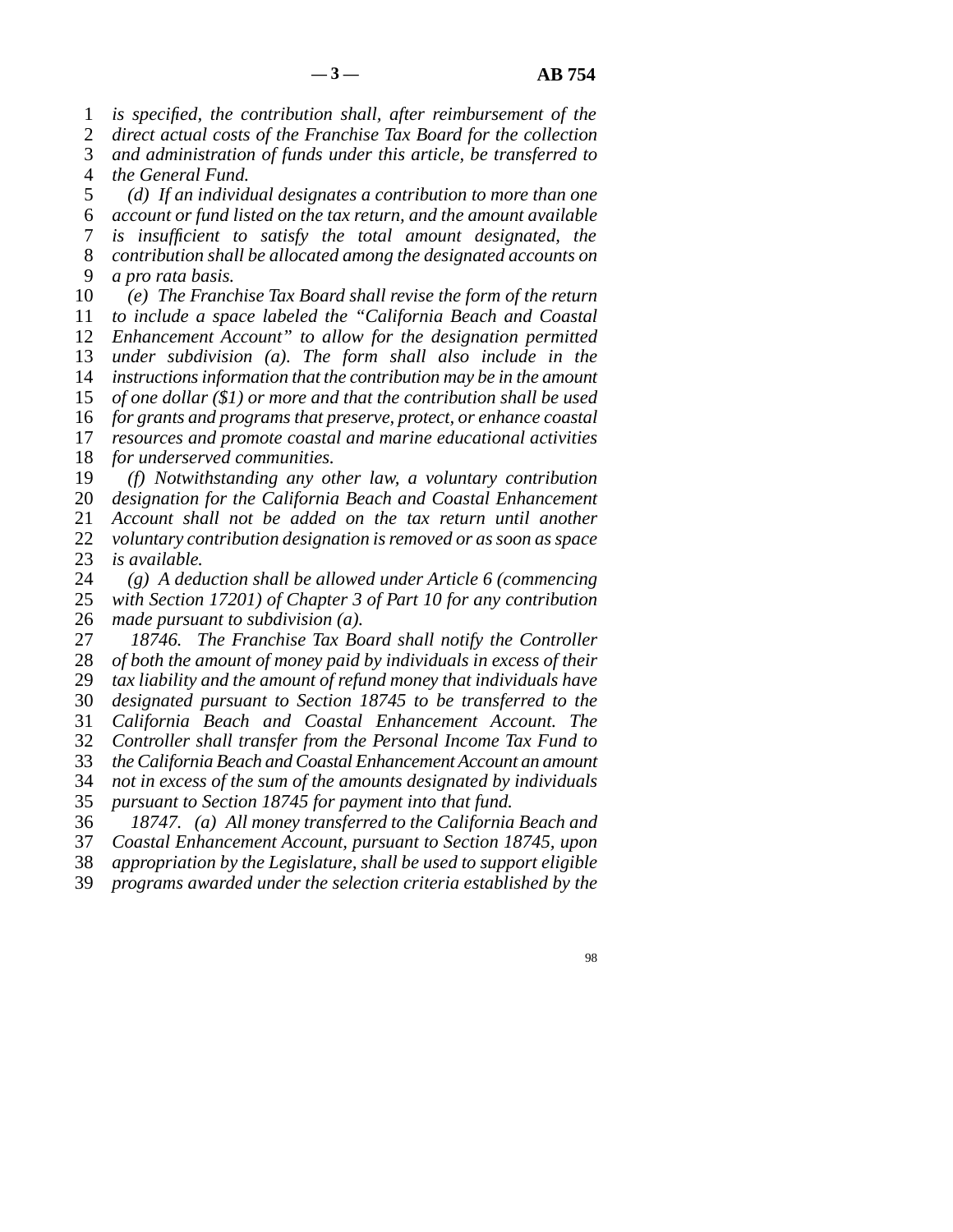line 1 *California Coastal Commission for the Whale Tail Grants*

2 *Program, and for direct program-related expenses.*<br>3 (b) All money allocated pursuant to subdivisio

(b) All money allocated pursuant to subdivision (a) may be line 4 *carried over from the year in which they were received.*

line 5 *18748. (a) Except as otherwise provided in subdivision (b),*

line 6 *this article shall remain in effect only until January 1 of the fifth*

line 7 *taxable year following the first appearance of the California Beach*

8 *and Coastal Enhancement Account on the personal income tax* line 9 *return, and is repealed as of December 1 of that taxable year.*

line 10 *(b) (1) By September 1 of the second calendar year and each*

11 *subsequent calendar year that the California Beach and Coastal* 

12 *Enhancement Account appears on the tax return, the Franchise* 

13 *Tax Board shall do all of the following:* 

14 (A) Determine the minimum contribution amount required to

15 *be received during the next calendar year for the fund to appear* 16 *on the tax return for the taxable year that includes that next* 

17 *calendar year and provide written notification to the California* 

18 *Coastal Commission of the amount determined.* 

19 (B) Determine whether the amount of contributions estimated

20 to be received during the calendar year will equal or exceed the

21 *minimum contribution amount determined by the Franchise Tax* 

22 *Board for the calendar year pursuant to subparagraph (A). The* 23 *Franchise Tax Board shall estimate the amount of contributions* 

24 *to be received by using the actual amounts received and an* 25 *estimate of the contributions that will be received by the end of* estimate of the contributions that will be received by the end of 26 *that calendar year.* 

27 (2) If the Franchise Tax Board determines that the amount of 28 *the contributions estimated to be received during a calendar year*  line 29 *will not at least equal the minimum contribution amount for the* 30 *calendar year, this article is inoperative with respect to taxable* 31 *years beginning on or after January 1 of that calendar year, and* 

line 32 *shall be repealed on December 1 of that calendar year.*

 line 33 *(3) For purposes of this section, the minimum contribution* 34 *amount for a calendar year means two hundred fifty thousand* 35 *dollars (\$250,000) for the second calendar year after the first*  line 36 *appearance of the California Beach and Coastal Enhancement* 37 *Account on the personal income tax return or the minimum* 

38 *contribution amount as adjusted pursuant to subdivision (c).*<br>39 (c) For each calendar year, beginning with the third calen (c) For each calendar year, beginning with the third calendar line 40 *year after the first appearance of the California Beach and Coastal*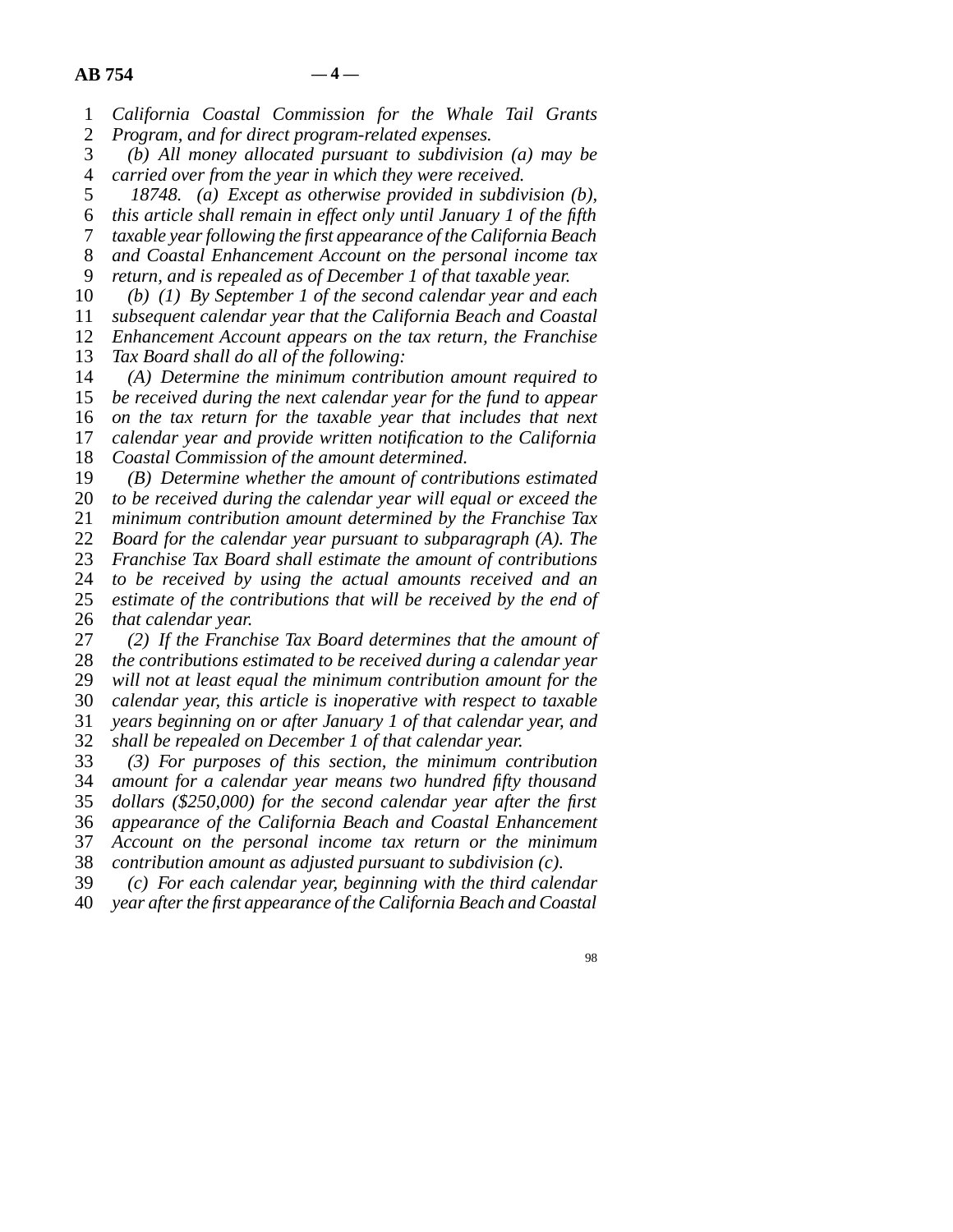1 *Enhancement Account on the personal income tax return, the* 

2 *Franchise Tax Board shall adjust, on or before September 1 of* 

 line 3 *that calendar year, the minimum contribution amount specified in* 4 *subdivision (b) as follows:* 

 line 5 *(1) The minimum contribution amount for the calendar year* line 6 *shall be an amount equal to the product of the minimum* 7 *contribution amount for the prior calendar year multiplied by the* 8 *inflation factor adjustment as specified in subparagraph (A) of* 

 line 9 *paragraph (2) of subdivision (h) of Section 17041, rounded off to* 10 *the nearest dollar.* 

 line 11 *(2) The inflation factor adjustment used for the calendar year shall be based on the figures for the percentage change in the California Consumer Price Index for all items received on or before August 1 of the calendar year pursuant to paragraph (1)* 

15 *of subdivision (h) of Section 17041.* 

16 (d) Notwithstanding the repeal of this article, any contribution

17 *amounts designated pursuant to this article prior to its repeal shall* 

18 *continue to be transferred and disbursed in accordance with this* 

19 *article as in effect immediately prior to that repeal.* 

20 SECTION 1. Section 23501 of the Revenue and Taxation Code 21 is amended to read:

22 23501. (a) There shall be imposed upon every corporation,

23 other than a bank, for each taxable year, a tax at the rate of 7.6

24 percent upon its net income derived from sources within this state<br>25 on or after January 1, 1937, other than income for any period for

on or after January 1, 1937, other than income for any period for

26 which the corporation is subject to taxation pursuant to Chapter  $2$ 27 (commencing with Section 23101), according to or measured by

28 its net income.

29 (b) For calendar or fiscal years ending after June 30, 1973, the

30 rate of tax shall be 9 percent instead of 7.6 percent as provided by

31 subdivision  $(a)$ .

line 32 (c) For calendar or fiscal years ending after December 31, 1979,

- 33 the rate of tax shall be the rate specified for those years by Section
- 34 23151.

O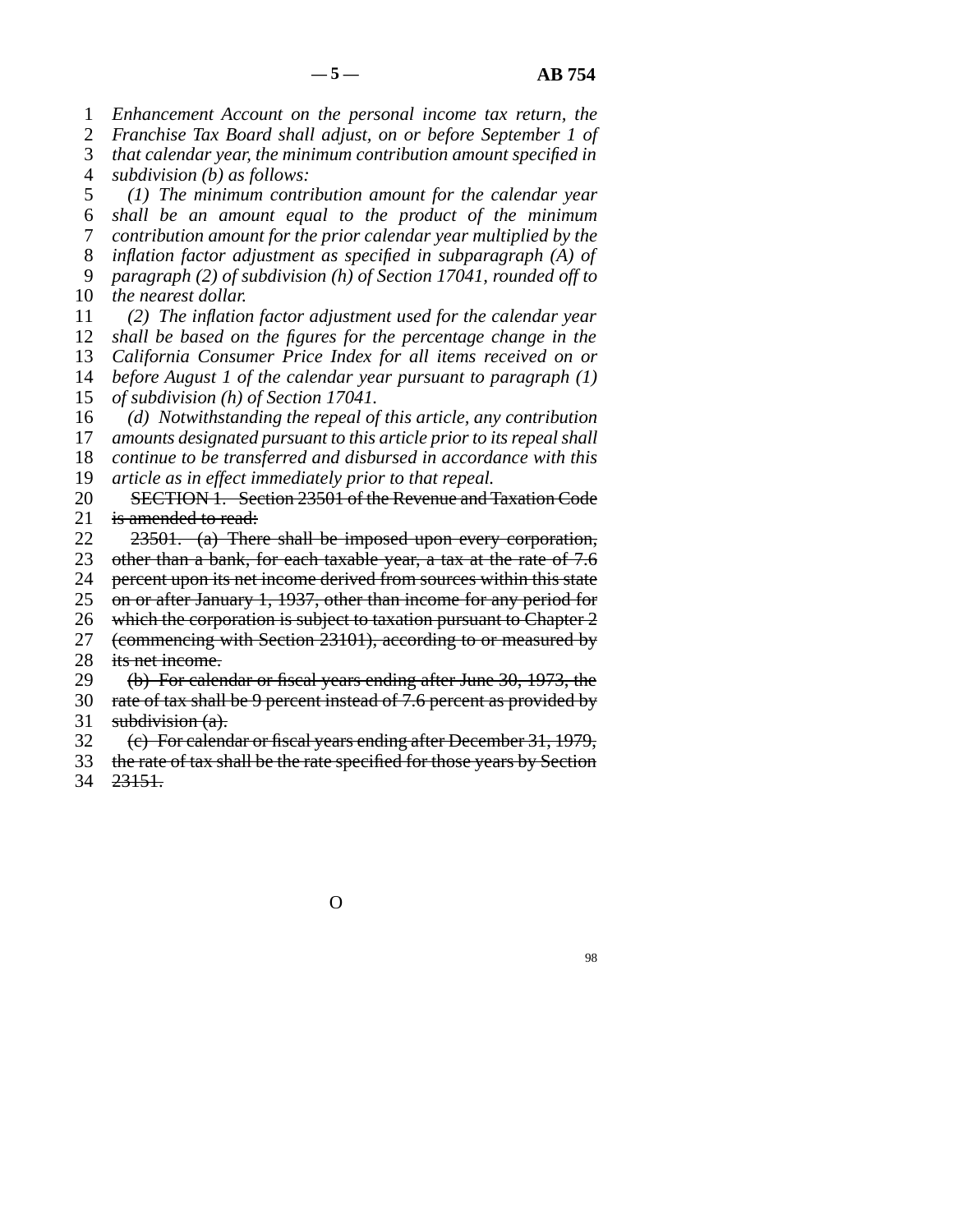## **CALIFORNIA COASTAL COMMISSION**

<span id="page-18-0"></span>45 FREMONT, SUITE 2000 SAN FRANCISCO, CA 94105- 2219 VOICE (415) 904- 5200 FAX ( 415) 904- 5400 TDD (415) 597-5885



## **BILL ANALYSIS AB 881 (Chesbro) Oil spill prevention and administration fee**  As Introduced February 22, 2013

## **RECOMMENDED ACTION**

Staff recommends the Commission **Support** AB 881.

## **SUMMARY**

AB 881 would amend the Lempert-Keene-Seastrand Oil Spill Prevention and Response Act to increase the fee assessed on barrels of crude oil or petroleum products landed at a marine terminal from 6.5 cents per barrel up to a maximum of 8 cents per barrel, give the Office of Spill Prevention and Response Administrator the authority to adjust the fee annually in accordance with the Consumer Price Index (CPI), and raise the certificate of financial responsibility fee assessed on non-tank vessels from \$2,500 to a maximum of \$3,500.These fees fund spill prevention and response activities and programs through the Oil Spill Prevention and Administration Fund in the State Treasury. This bill also specifies that a portion of the fees be used to fund the Oiled Wildlife Care Network's annual costs.

## **PURPOSE OF THE BILL**

The purpose of the bill is to increase funding for California's oil spill prevention, preparedness, and response programs, and provide a permanent source of funding for the Oiled Wildlife Care Network, by raising the per-barrel fee on crude oil landed at marine terminals in California from 6.5 $\phi$  to no more than 8 $\phi$ , and by raising the fee for a certificate of financial responsibility for a non-tank vessel from the current \$2,500 to a maximum of \$3,500.

#### **EXISTING LAW**

The Lempert-Keene-Seastrand Oil Spill Prevention and Response Act (The Act) of 1990 (commencing with Government Code 8670.1) gives primary authority to the OSPR Administrator to direct the prevention, preparedness, containment, and cleanup of oil spills affecting State waters, as well as the authority to require natural resource restoration and conduct studies and incorporate the findings into spill prevention, preparedness and response programs throughout California.

The Act and other existing law give the State Lands Commission (SLC) jurisdiction over oil spills at offshore drilling platforms operating on submerged lands owned by the state. In addition, the Act and other existing law give the Coastal Commission and the San Francisco Bay Conservation Commission (BCDC) additional oil spill prevention and response program responsibilities within their jurisdictions.

The current fee for a certificate of financial responsibility on a non-tank vessel cannot exceed \$2,500. The current per-barrel fee is 6.5¢. After January 1, 2015, the fee will be reduced to 5¢ per barrel.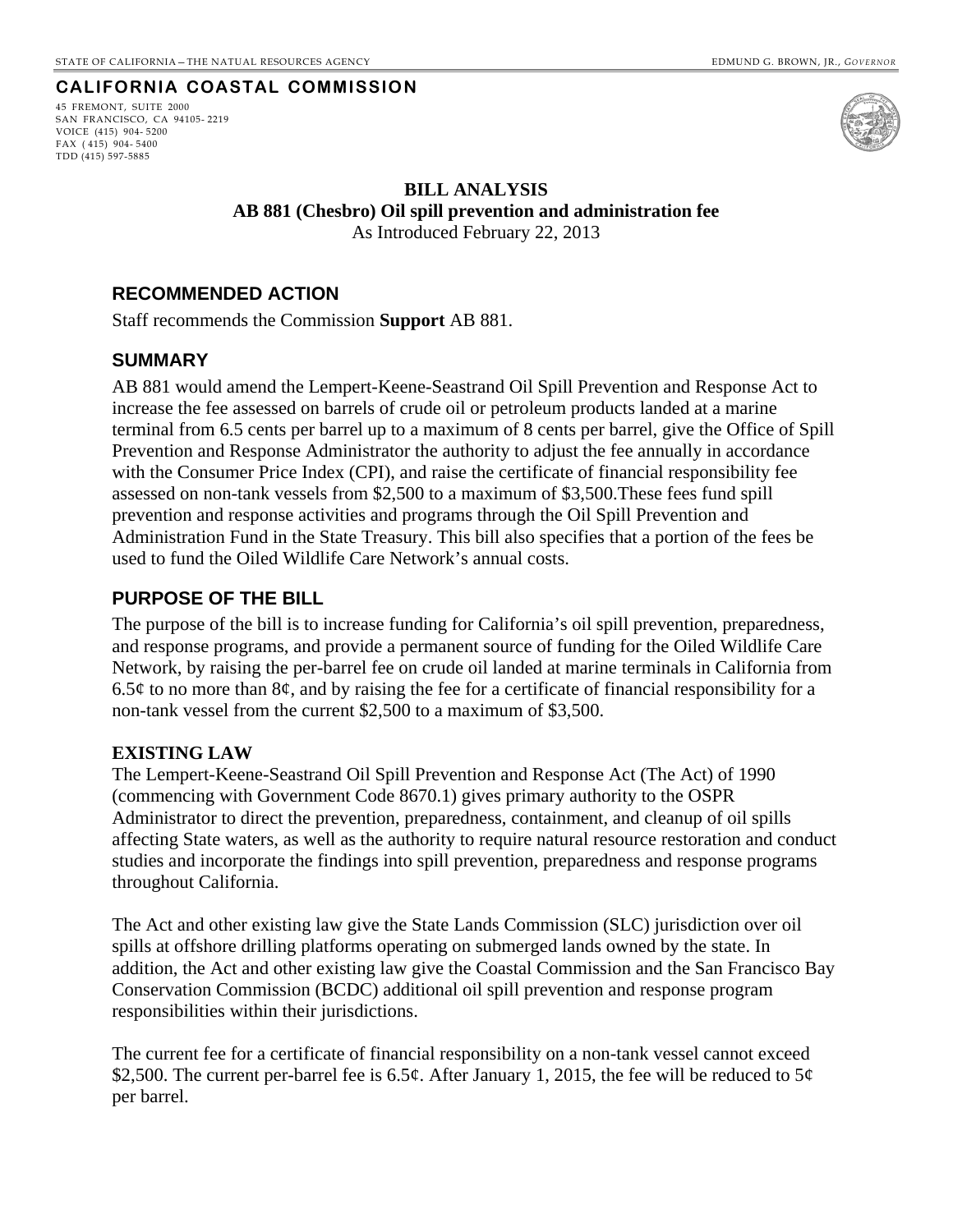# **PROGRAM BACKGROUND**

The Office of Spill Prevention and Response (OSPR) is a division of the Department of Fish and Wildlife, and is the lead State agency in charge of California's oil spill prevention, preparedness, response, and natural resource restoration. This program regulates the safety of marine oil transfers, pipelines and transfer facilities, and oil production facilities.

The OSPR was established by the Lempert-Keene-Seastrand Oil Spill Prevention and Response Act (The Act) of 1990. The Act gives the OSPR Administrator substantial authority to direct all oil spill prevention, response and clean-up activities, natural resource damage assessment and restoration, as well as the authority to conduct studies and incorporate the findings into spill prevention and response programs throughout California.

As a division of the Department of Fish and Wildlife, OSPR retains the Department's regulatory authority and public trustee responsibility to protect and manage the State's wildlife, plants, and their habitats. The Department is the only coastal state agency in the United States that has a combined regulatory, pollution response, and public trustee authority for wildlife resources. The OSPR's combined regulatory and trustee authority is intended to ensure that oil spill prevention and response will safeguard wildlife and ecosystems, and restore habitats damaged by oil spills and related incidents.

The Oil Spill Administration Fund (OSPAF) is the main funding source for the OSPR's numerous statewide spill prevention and preparedness programs. The OSPAF is primarily funded by a fee imposed on each barrel of oil or petroleum product delivered to a marine terminal. The current cap on the fee is  $6.5¢$  barrel. Funds are also generated through the certificate of financial responsibility fee assessed on non-tank vessels, with a maximum fee of \$2,500. The Coastal Commission, Bay Conservation and Development Commission, and State Lands Commission all participate in oil spill prevention programs funded by the OSPAF. The OSPAF also funds the Oiled Wildlife Network, and several other state and local agency oil spill-related programs. For fiscal year 2012/2013, the Coastal Commission will be getting a 10% budget reduction from the OSPR's local assistance grant program, reducing the annual program budget from \$315,000 down to \$283,500.

In 2011, AB 1112 (Huffman) imposed new responsibilities on the OSPR, and also temporarily increased fees from  $5¢$  to  $6.5¢$  per barrel. This was the first fee increase since 2002, when the fee was raised from  $4\phi$  to  $5\phi$  per barrel. On January 1, 2015, a sunset provision will reduce the program's funding to levels established in 2002; the 6.5 $\varphi$  per barrel fee on oil will decrease to 5 $\varphi$ per barrel. If current funding levels decline, the Coastal Commission's funding for participation in critical statewide spill prevention and preparedness programs may be reduced. Additionally, there are several important spill prevention mandates that are not currently being met because existing funding levels are insufficient.

# **ANALYSIS**

An increase in the fees is warranted in order to ensure that the best achievable oil spill prevention and response measures are implemented in California. Over the last decade, the OSPR program has taken on new responsibilities and significantly expanded its oil spill prevention and preparedness programs, most notably because of legislation in 2008 in response to the Cosco Busan 2007 spill (e.g. expanded drills and exercise programs, vessel inspections, and shoreline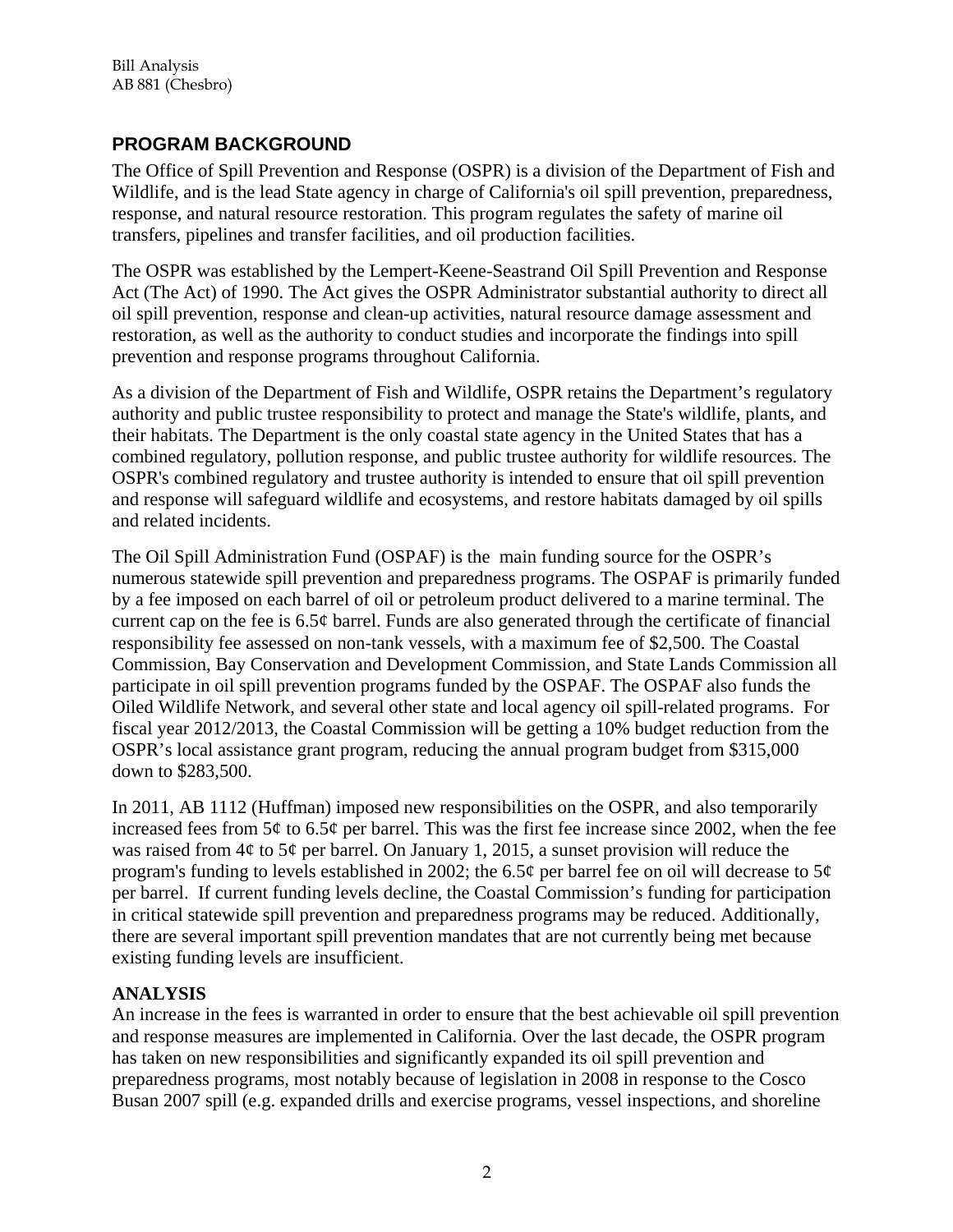protection strategy testing). Legislation in 2011 required additional monitoring, coordination, and inspections (AB 1112, Huffman). The State Lands Commission Marine Facilities Division has also taken on new responsibility with the implementation of its Marine Oil Terminal Engineering Maintenance Standards (MOTEMS) that require marine oil terminals to upgrade their facilities to comply with higher seismic safety and engineering standards.

The Coastal Commission's roles in oil spill prevention, preparedness, and response is diverse and challenging. The Commission's Oil Spill Program staff play a critical role in facilitating statewide planning and coordination, and are committed to assisting federal, state, and local agencies, citizen's groups, and the petroleum industry avoid the potentially catastrophic environmental and economic effects of a large scale oil spill, and ensure that when spills do occur, environmental impacts are reduced to the greatest extent possible. The Commission's Oil Spill Program staff participates in various statewide committees and in the federal Area Contingency Planning process to ensure that development of California's oil spill prevention and response regulations and programs are consistent with the Coastal Act.

The role of the Oiled Wildlife Network has also expanded, and made needed improvements in its research development programs and facilities. The Network's funding relies partially on interest generated by the Oil Spill Trust Fund. However, most of the money in the Trust Fund has been used for loans, and is not currently generating sufficient interest. Even if the loan were repaid, the Department of Finance estimates that because interest rates are so low, this funding source is no longer adequate to support the work of the Oiled Wildlife Network. According to a December 2012 audit by the Department of Finance, the Oiled Wildlife Care Network will have no funding beginning fiscal year 2014-15. Without legislative action, the state will not have a program that can adequately care for wildlife affected by oil spills. The Coastal Commission has worked closely with the Oiled Wildlife Care Network during past oil spill incidents, helping to dispatch emergency units, coordinate and train volunteers, and provide general communication and organizational support for their efforts.

If fee revenues to the OSPAF are not increased, the OSPR's budget for current operation levels would be essentially returned to 2011 funding levels, which were projected to put the agency into a deficit. A return to these funding levels would necessitate a curtailment or reduction of OSPR's statewide oil spill prevention and preparedness programs, and likely a significant reduction in funding to participating agencies, including the Coastal Commission.

Raising the current per-barrel fee on crude oil landed at a marine terminal in California, as well as the fee for nontank vessels, will help keep the fund balance in the OSPAF at adequate levels, and support the ongoing critical work of the state's oil spill prevention and response program.

# **SUPPORT**

San Francisco Baykeepers

# **OPPOSITION**

None on file

# **RECOMMENDED POSITION**

Staff recommends the Commission **Support** AB 881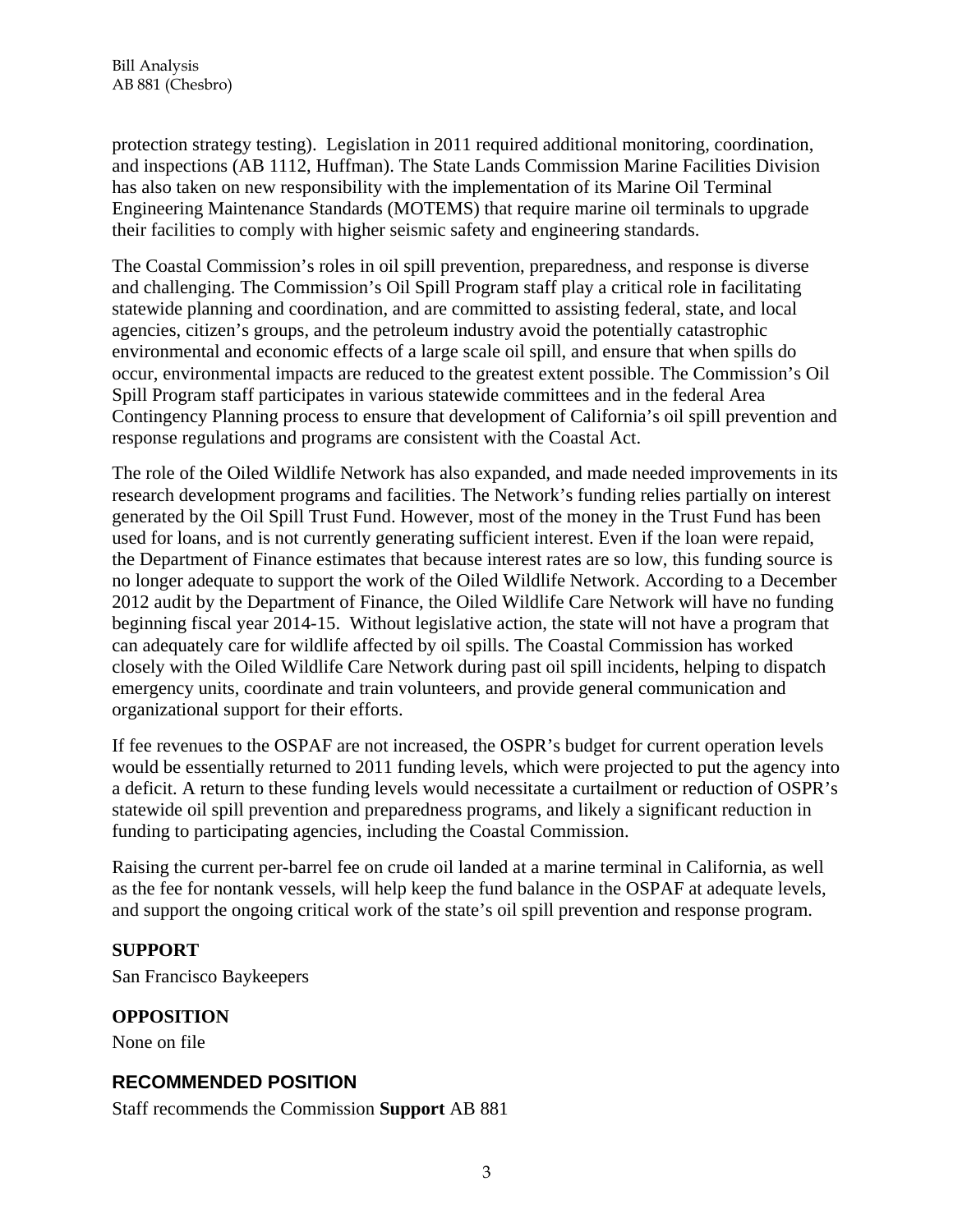## ASSEMBLY BILL No. 881

#### **Introduced by Assembly Member Chesbro**

February 22, 2013

An act to amend Sections 8670.40 and 8670.41 of, and to add Section 8670.43 to, the Government Code, relating to oil spills.

#### legislative counsel's digest

AB 881, as introduced, Chesbro. Oil spill prevention and administrative fee.

Existing law imposes an oil spill prevention and administration fee in an amount determined by the administrator to implement oil spill prevention activities, but not to exceed, until January 1, 2015, \$0.065 per barrel of crude oil or petroleum products, on persons owning crude oil or petroleum products at a marine terminal. The fee is deposited into the Oil Spill Prevention and Administration Fund in the State Treasury. Upon appropriation by the Legislature, moneys in the fund are available for specified purposes, including to cover the costs incurred by the Oiled Wildlife Care Network for training and field collection and search and rescue activities.

This bill would increase the maximum annual assessment from \$0.065 to \$0.08 per barrel of crude oil or petroleum products and would allow the administrator to adjust the maximum fee annually based on the percentage increase in the California Consumer Price Index, as specified.

Existing law permits the administrator to charge a nontank vessel owner or operator a reasonable fee, to be collected with each application to obtain a certificate of financial responsibility, in an amount that is based upon the administrator's costs in implementing oil spill prevention relating to nontank vessels.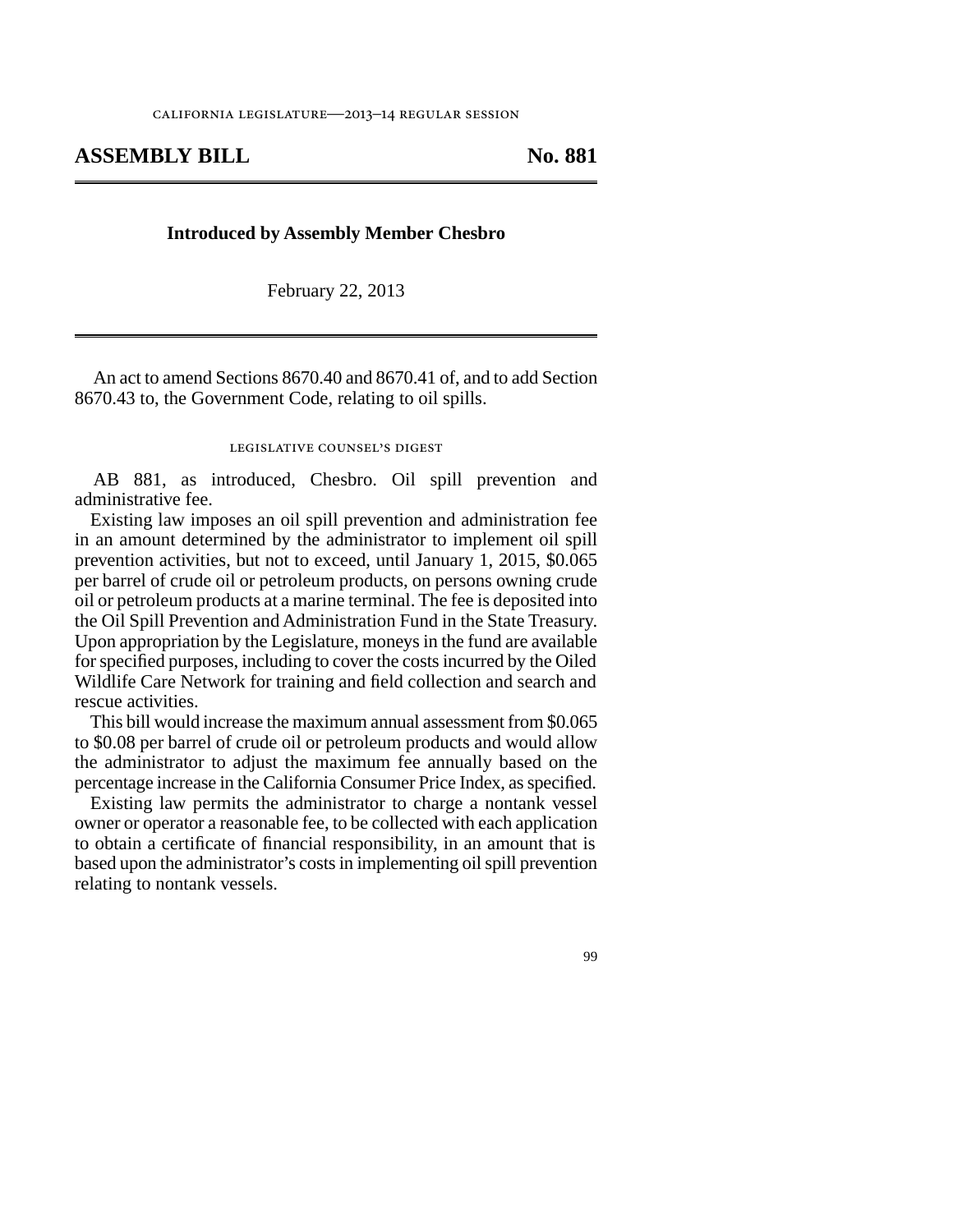This bill would require the fee not to exceed \$3,500 per nontank vessel but would give the administrator discretion to reduce the fee for nontank vessels that pose a reduced risk of pollution and would allow the administrator to adjust the maximum fee annually based on the percentage increase in the California Consumer Price Index, as specified.

This bill would transfer \$0.003 of the per barrel of crude oil or petroleum products fee collected, and \$250 of the per nontank vessel fee collected, to fund specified activities the Oiled Wildlife Care Network.

Vote: majority. Appropriation: no. Fiscal committee: yes. State-mandated local program: no.

#### *The people of the State of California do enact as follows:*

1 SECTION 1. Section 8670.40 of the Government Code is 2 amended to read:

3 8670.40. (a) The State Board of Equalization shall collect a 4 fee in an amount determined by the administrator to be sufficient 5 to carry out the purposes set forth in subdivision (e), and a line 6 reasonable reserve for contingencies. The annual assessment shall 7 not exceed six and one-half cents (\$0.065) per barrel of crude oil 8 or petroleum products. Beginning January 1, 2015, the annual 9 assessment shall not exceed five cents (\$0.05) per barrel of crude 10 oil or petroleum products eight cents (\$0.08) per barrel of crude 11 *oil or petroleum products. The administrator may adjust the* 12 *maximum fee annually based on the percentage increase in the* 13 *California Consumer Price Index as determined pursuant to* 14 *Section 2212 of the Revenue and Taxation Code.* 15 (b) (1) The oil spill prevention and administration fee shall be 16 imposed upon a person owning crude oil at the time that crude oil 17 is received at a marine terminal from within or outside the state, 18 and upon a person who owns petroleum products at the time that 19 those petroleum products are received at a marine terminal from 20 outside this state. The fee shall be collected by the marine terminal 21 operator from the owner of the crude oil or petroleum products 22 based on each barrel of crude oil or petroleum products so received 23 by means of a vessel operating in, through, or across the marine

24 waters of the state. In addition, an operator of a pipeline shall pay 25 the oil spill prevention and administration fee for each barrel of

26 crude oil originating from a production facility in marine waters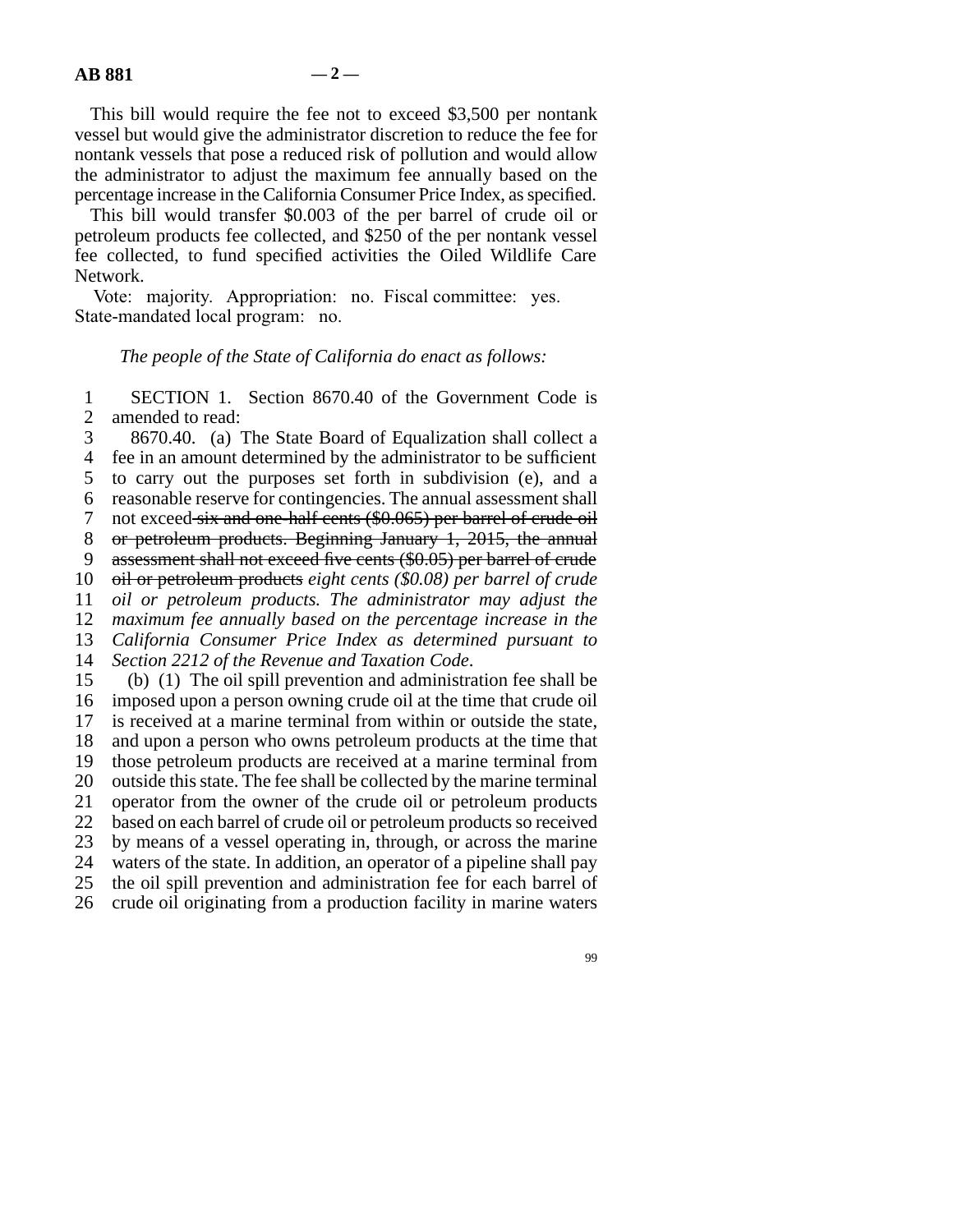line 1 and transported in the state by means of a pipeline operating across, 2 under, or through the marine waters of the state. The fees shall be 3 remitted to the board by the terminal or pipeline operator on the 4 25th day of the month based upon the number of barrels of crude 5 oil or petroleum products received at a marine terminal or line 6 transported by pipeline during the preceding month. A fee shall 7 not be imposed pursuant to this section with respect to crude oil 8 or petroleum products if the person who would be liable for that 9 fee, or responsible for its collection, establishes that the fee has 10 been collected by a terminal operator registered under this chapter 11 or paid to the board with respect to the crude oil or petroleum 12 product.

13 (2) An owner of crude oil or petroleum products is liable for 14 the fee until it has been paid to the board, except that payment to 15 a marine terminal operator registered under this chapter is sufficient 16 to relieve the owner from further liability for the fee.

17 (3) On or before January 20, the administrator shall annually 18 prepare a plan that projects revenues and expenses over three fiscal 19 years, including the current year. Based on the plan, the 20 administrator shall set the fee so that projected revenues, including 21 any interest, are equivalent to expenses as reflected in the current 22 Budget Act and in the proposed budget submitted by the Governor. 23 In setting the fee, the administrator may allow for a surplus if the 24 administrator finds that revenues will be exhausted during the 25 period covered by the plan or that the surplus is necessary to cover period covered by the plan or that the surplus is necessary to cover 26 possible contingencies. The administrator shall notify the board 27 of the adjusted fee rate, which shall be rounded to no more than 28 four decimal places, to be effective the first day of the month 29 beginning not less than 30 days from the date of the notification. 30 (c) The moneys collected pursuant to subdivision (a) shall be 31 deposited into the fund.

32 (d) The board shall collect the fee and adopt regulations for 33 implementing the fee collection program.

34 (e) The fee described in this section shall be collected solely 35 for all of the following purposes:

36 (1) To implement oil spill prevention programs through rules, 37 regulations, leasing policies, guidelines, and inspections and to 38 implement research into prevention and control technology.

39 (2) To carry out studies that may lead to improved oil spill 40 prevention and response.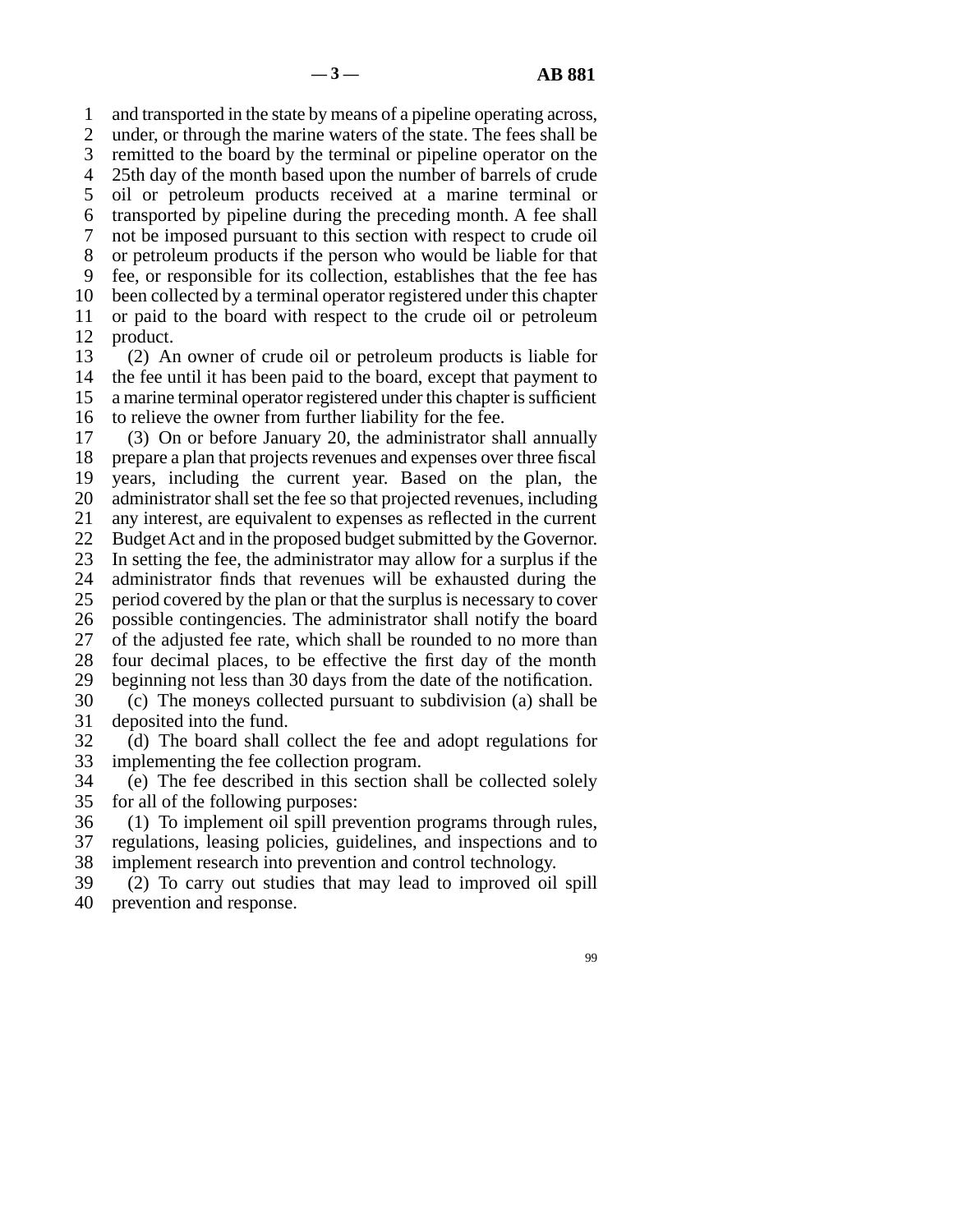|  | (3) To finance environmental and economic studies relating to                |
|--|------------------------------------------------------------------------------|
|  | 2 the effects of oil spills.                                                 |
|  | (4) To implement, install, and maintain emergency programs,                  |
|  | 4. agustus entre an definition de monomedia de contextura en la convencia de |

 line 4 equipment, and facilities to respond to, contain, and clean up oil 5 spills and to ensure that those operations will be carried out as 6 intended.

7 (5) To respond to an imminent threat of a spill in accordance 8 with the provisions of Section 8670.62 pertaining to threatened 9 discharges. The cumulative amount of an expenditure for this 10 purpose shall not exceed the amount of one hundred thousand 11 dollars (\$100,000) in a fiscal year unless the administrator receives 12 the approval of the Director of Finance and notification is given 13 to the Joint Legislative Budget Committee. Commencing with the 14 1993–94 fiscal year, and each fiscal year thereafter, it is the intent 15 of the Legislature that the annual Budget Act contain an 16 appropriation of one hundred thousand dollars (\$100,000) from 17 the fund for the purpose of allowing the administrator to respond 18 to threatened oil spills.

19 (6) To reimburse the board for costs incurred to implement this 20 chapter and to carry out Part 24 (commencing with Section 46001) 21 of Division 2 of the Revenue and Taxation Code.

22 (7) To cover *annual* costs incurred by the Oiled Wildlife Care<br>23 Network established by Section 8670.37.5, *including costs* for line 23 Network established by Section 8670.37.5*, including costs* for 24 training and field collection, and search and rescue activities,<br>25 pursuant to subdivision (g) of Section 8670.37.5. pursuant to subdivision (g) of Section 8670.37.5.

26 (f) The moneys deposited in the fund shall not be used for responding to an oil spill. responding to an oil spill.

 $28$  (g) The moneys deposited in the fund shall not be used to 29 provide a loan to any other fund.

30 (h) This section shall become operative on January 1, 2012.

31 SEC. 2. Section 8670.41 of the Government Code is amended 32 to read:

33 8670.41. (a) The administrator shall charge a nontank vessel 34 owner or operator a reasonable fee, to be collected with each 35 application to obtain a certificate of financial responsibility, in an line 36 amount that is based upon *not to exceed three thousand five* line 37 *hundred dollars (\$3,500) per nontank vessel for* the administrator's 38 costs in implementing this chapter relating to nontank vessels.

39 Before January 1, 2005, the fee shall be two thousand five hundred

line 40 dollars (\$2,500), or less per vessel *The administrator may adjust*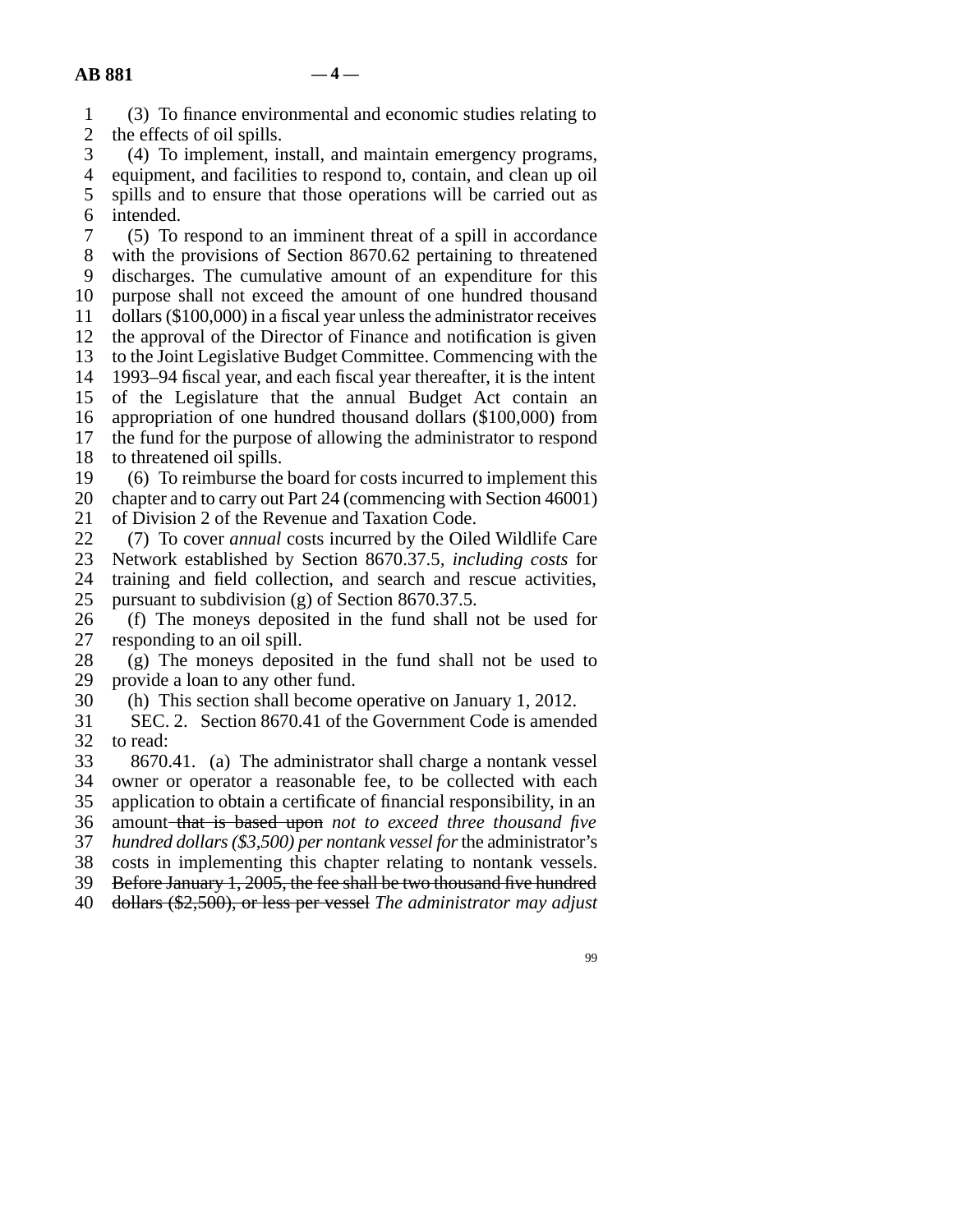line 1 *the maximum fee annually based on the percentage increase in*

2 *the California Consumer Price Index as determined pursuant to* 3 *Section 2212 of the Revenue and Taxation Code.* 

line 4 (b) The *Notwithstanding subdivision (a), the* administrator may

5 charge a reduced fee under this section for nontank vessels

 line 6 determined by the administrator to pose a reduced risk of pollution, line 7 including, but not limited to, vessels used for research or training

8 and vessels that are moored permanently or rarely move.

9 (c) The administrator shall deposit all revenue derived from the

10 fees imposed under this section in the Oil Spill Prevention and 11 Administration Fund established in the State Treasury under

12 Section 8670.38.

13 (d) Revenue derived from the fees imposed under this section 14 may be spent for the purposes listed in subdivision (e) of Section

15 8670.40, and may not be used for responding to an oil spill.

16 SEC. 3. Section 8670.43 is added to the Government Code, to 17 read:

18 8670.43. Three mills (\$0.003) of the per barrel of crude oil or

19 petroleum products fee collected pursuant to subdivision (a) of

20 Section 8670.40 and two hundred fifty dollars (\$250) of the per

21 nontank vessel fee collected pursuant to Section 8670.41 shall be

22 transferred from the Oil Spill Prevention and Administration Fund

23 to the Oil Spill Response Trust Fund and, upon appropriation by

24 the Legislature, used for covering the annual costs of the Oiled<br>25 Wildlife Care Network described in paragraph (7) of subdivision Wildlife Care Network described in paragraph (7) of subdivision

26 (e) of Section 8670.40.

O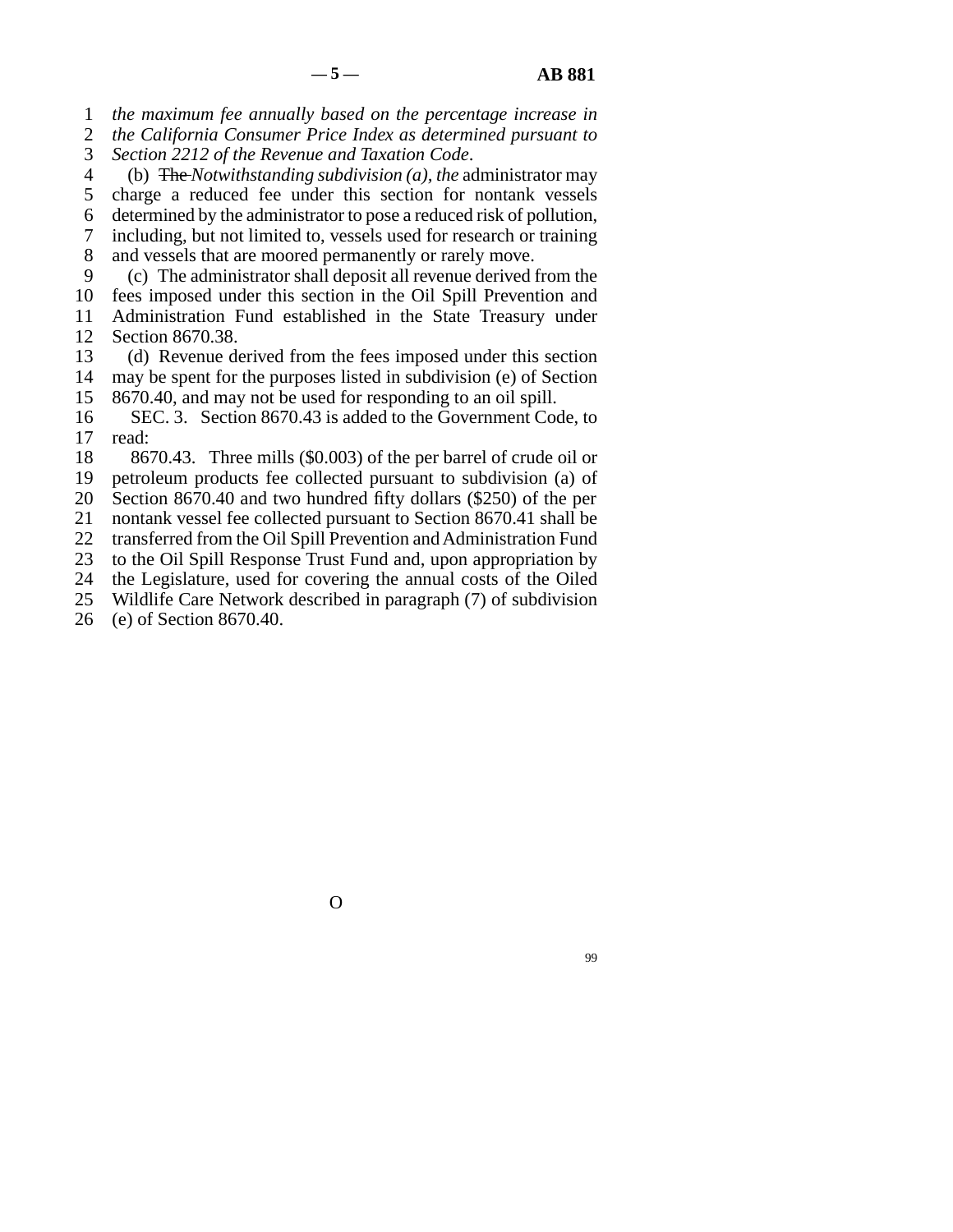## **CALIFORNIA COASTAL COMMISSION**

45 FREMONT, SUITE 2000 SAN FRANCISCO, CA 94105- 2219 VOICE (415) 904- 5200 FAX ( 415) 904- 5400 TDD (415) 597-5885



**BILL ANALYSIS AB 976 (Atkins)**  Amended March 19, 2013

## <span id="page-26-0"></span>**SUMMARY**

AB 976 would amend Public Resources Code Section 30823 and add Public Resources Code Section 30821 of the Coastal Act to give the Coastal Commission the discretionary authority to impose administrative civil penalties for Coastal Act violations. The bill would direct that any penalties collected under this new authority, as well as penalties currently imposed by the courts, shall be deposited into the Coastal Act Services Fund.

## **PURPOSE OF THE BILL**

The purpose of the bill is to improve the effectiveness of coastal enforcement program and implement cost-saving efficiencies.

## **EXISTING LAW**

Under Public Resources Code Section 30820 of the Coastal Act, a superior court can impose civil penalties of up to \$30,000 on any person or local government for violations of the provisions of the Coastal Act, certified Local Coastal Program or a coastal development permit. Additional penalties of not less than \$1,000 per day, but not more than \$15,000 per day, may be imposed for violations that are determined to be intentional and knowing.

Under Public Resources Code Section 30823, any funds derived from penalties awarded by a court are deposited into the Coastal Conservancy's Violation Remediation Account and subject to appropriation by the Legislature.

Under Public Resources Code Section 30620.1, funds deposited into the Coastal Act Services Fund are subject to appropriation by the Legislature to carry out the provisions of the Coastal Act.

Numerous other state and local agencies currently have the authority to impose administrative civil penalties for violations of applicable code sections, including but not limited to BCDC, State Lands Commission, California Energy Commission, State Department of Health Services, California Air Resources Board, Regional Air Pollution Control Districts, Oil Spill Response Administrator, State Water Resources Control Board, Regional Water Quality Control Boards, and the Integrated Waste Management Board.

## **PROGRAM BACKGROUND**

This bill is a re-introduction of AB 226 (Ruskin) from 2009, and SB 558 (Evans) 2011. The Commission has supported both previous versions of this bill.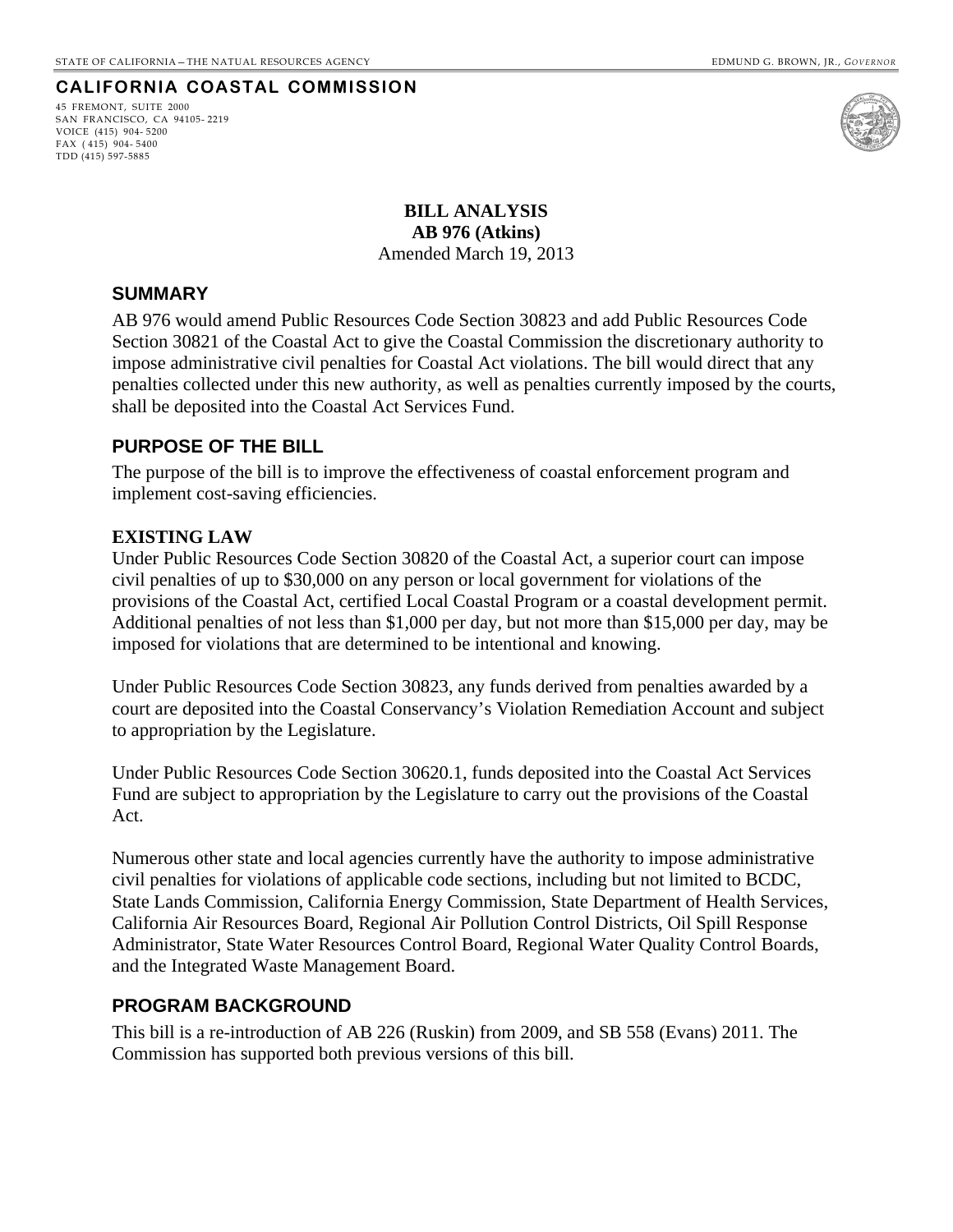Currently, the CCC has the ability to issue cease and desist orders after a public hearing, which can be either as a "consent order" (settlement), or as a "restoration order." These orders require a violator to stop violating the Coastal Act and to restore coast resources to their former state.

The Commission received "order" authority in 1980. Prior to 1980, the Coastal Commission, represented by the Attorney General, had to sue for injunctive relief in state court in order to resolve Coastal Act violations. Although litigation is expensive and time consuming for all parties, it provides the Commission the ability to seek penalties along with injunctive relief. Penalty amounts awarded through the courts are determined pursuant to Section 30820.

After 1980, the Commission's order authority enabled the Commission to address ongoing violations more quickly and efficiently, but without the ability to seek penalties. Order authority has allowed the Commission to resolve more issues amicably through use of consent orders. In a consent order, the alleged violator agrees to the terms of the order and usually agrees to pay a settlement penalty. Because the Commission has no ability to require payment of a penalty, the defendant must agree to do so voluntarily. However, the defendant usually receives the benefit of paying a much smaller amount than that which could be imposed by a court pursuant to Public Resources Code Section 30820, and also avoids the costs and delays associated with litigation.

Consent orders are heard by the full Commission in the same formal hearing manner as contested restoration orders. The current scheme, though, establishes incentives for non-cooperation because violators who willingly cooperate with the Commission voluntarily agree to pay a penalty, whereas violators who contest the order cannot be fined.

Moreover, restoration of critical habitat and coastal resources done by mutual agreement is typically done much faster and more thoroughly than in cases where the Commission is in an adverse position with the violator, as is the case with litigation. Therefore, there are a number of reasons why consent resolutions are preferable both in terms of coastal resources and costs to the state.

However, despite this clear advantage, it is often difficult to create the incentive to settle. Parties who agree to settle pay penalties, and those who do not settle are too rarely pursued for penalties in court. Therefore, a completely recalcitrant party may fare better financially than one who settles, if they refuse to comply and take their chances that the state will not pursue them for penalties. For these parties, by and large, unless they challenge the administrative order in court and the state files a cross complaint for penalties and pursues it vigorously, they escape all penalties under the Coastal Act. This puts parties who violate the Coastal Act in a more favorable position than those who comply with the Act, and directly undercuts the purpose of penalties under the Coastal Act, which is to deter violations.

# **ANALYSIS**

Penalties are a critical component of all environmental statutes and are the primary means to persuade would-be violators to comply with the law. The deterrent component of any regulatory scheme is important, particularly for environmental laws. A credible threat of penalties to prevent violations in the first place can greatly increase the ability of an environmental agency to obtain voluntary compliance, and greatly increase its ability to protect the environment.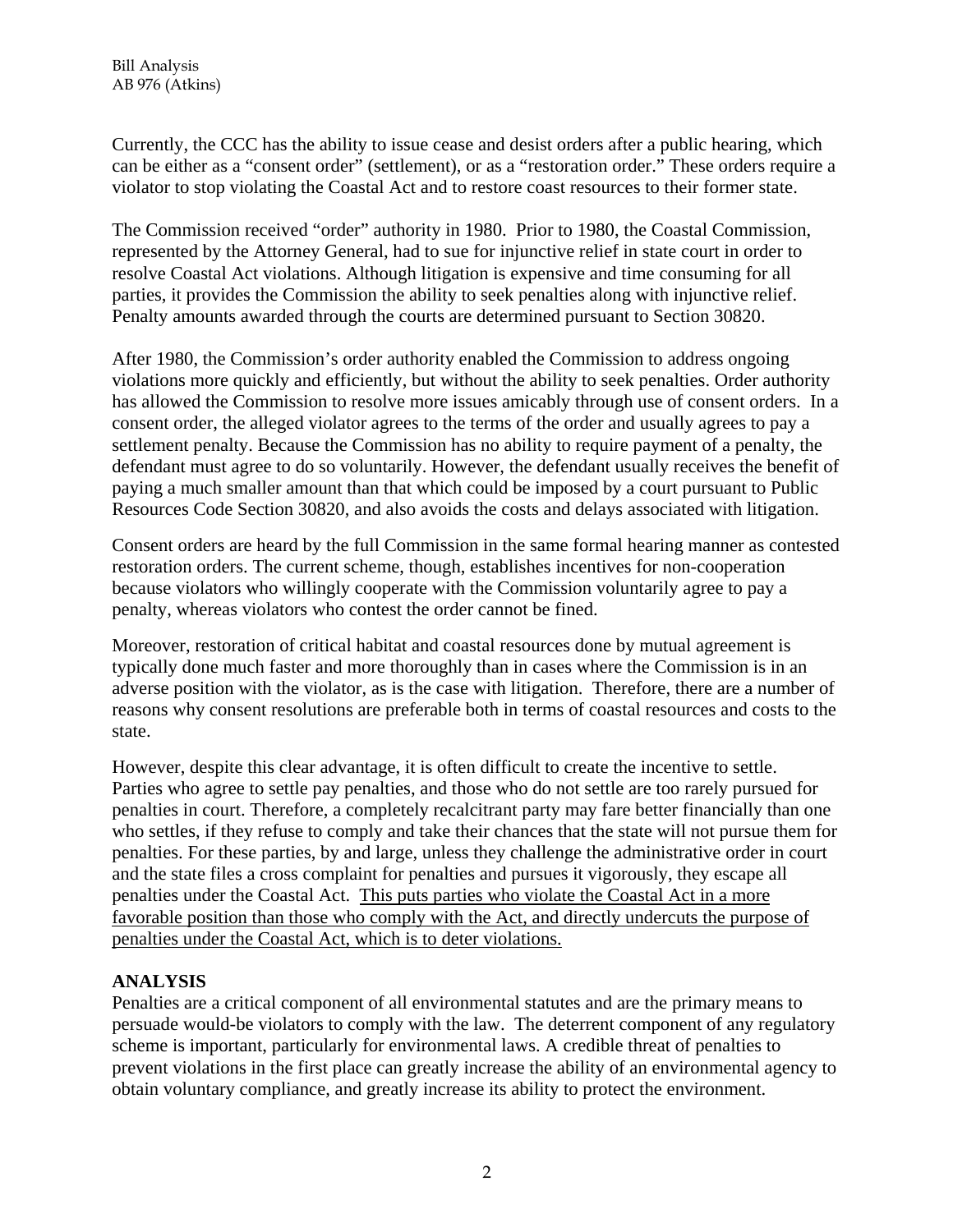At present, the CCC must go to court if it wishes to impose penalties. This is a very slow, expensive and resource-intensive means to impose penalties, and is therefore done infrequently. Moreover, the CCC cannot represent itself in court; instead, the AG acts on the CCC's behalf. The AGs have limited resources, and are not able to represent the Commission on every case.

For all practical purposes, there is little meaningful deterrent to violating the Coastal Act if violators can easily escape penalties. Potential violators are aware that the CCC must to go to court to obtain any penalties and can rarely do this; they don't have to pay any fines for their actions or even compensate the state for the costs of investigating the situation and bringing the matter to a hearing to compel the restoration work.

Moreover, absent the ability to use penalties to deter violations, there is very little disincentive for someone to just violate the Coastal Act and gamble that they won't be caught. If they are caught, the next gamble is that the CCC will not have the resources needed to pursue them. If they do face an order proceeding in front of the Commission, objecting to the order insures they won't pay a penalty. Even if the CCC brings a formal order against them, the next gamble is that the CCC will not have the resources needed to pursue them in Court to obtain penalties.

AB 976 would give the Coastal Commission the ability to impose administrative penalties on individuals found to be in violation of the Coastal Act, after a public hearing before the Commission. Doing so would help deter future Coastal Act violations and will help staff resolve the existing backlog of over 1,800 open enforcement cases. Penalty amounts could not exceed 75% of what would be imposed by a court, and would be calculated using the existing criteria of 30820. AB 976 mirrors administrative penalty provisions similar to the McAteer-Petris Act, the coastal management law administered by the Bay Conservation and Development Commission. The administrative penalty provisions in that law have been in place and used for a number of years with great success. The staff at BCDC report that these provisions allow them to resolve the vast majority of their cases without resorting to expensive and slow litigation.

AB 976 will create parity between cooperative and uncooperative parties who violate the Coastal Act, while giving the Commission a way to encourage parties to agree to consent orders for both restoration and penalty resolution, reduce litigation costs generally and result in faster and more protective restoration projects.

Such administrative enforcement authority will allow the state to address more violations more efficiently, reduce litigation costs, and, more importantly, protect the coast and its critical resources by creating a deterrent from violating the Coastal Act. In addition, it will create a modest new revenue source for the Commission's core program work and reduce litigation costs.

# **SUPPORT**

None on file

# **OPPOSITION**

California Farm Bureau

# **RECOMMENDED POSITION**

Staff recommends the Commission **Support** AB 976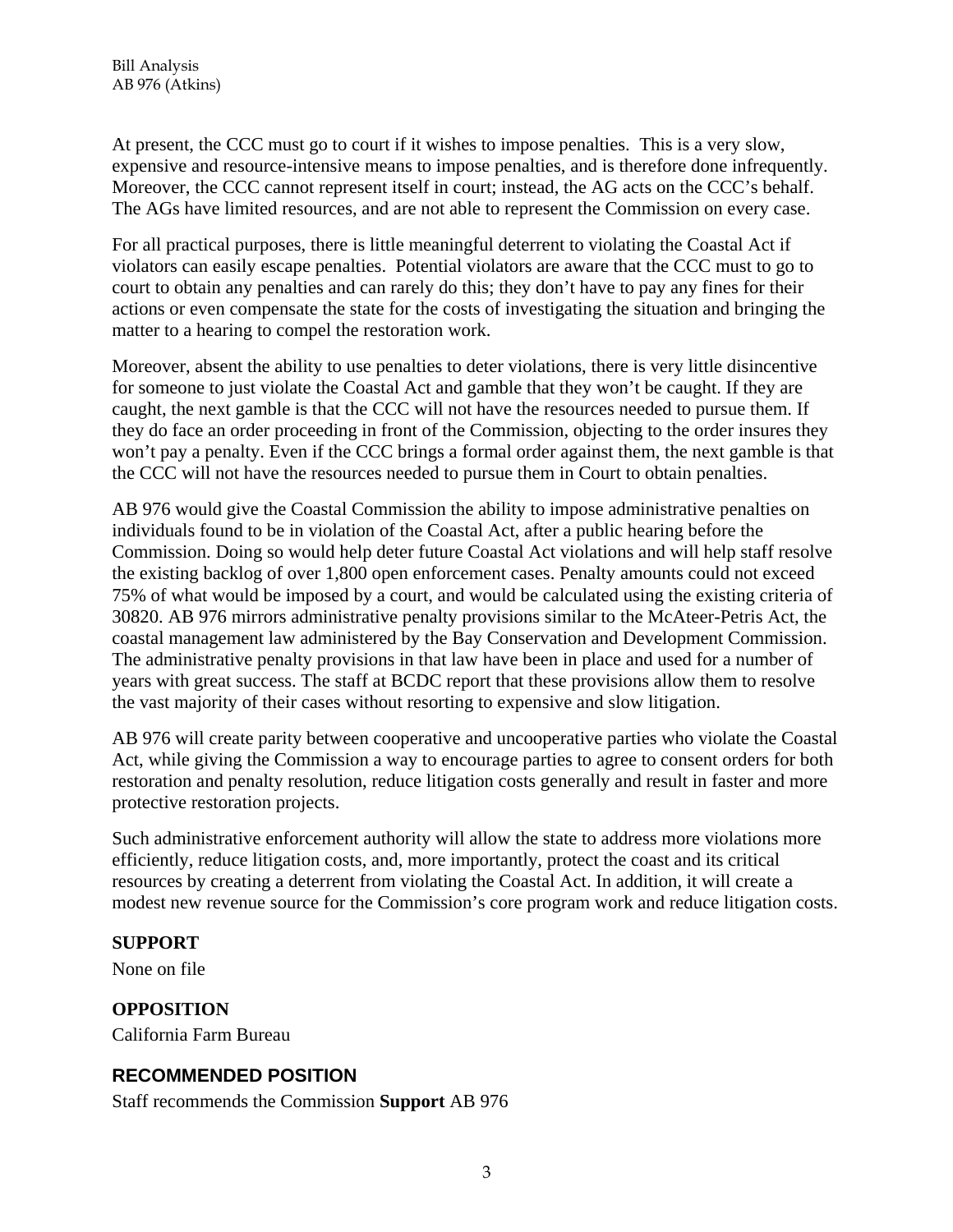#### AMENDED IN ASSEMBLY MARCH 19, 2013

california legislature—2013–14 regular session

## **ASSEMBLY BILL No. 976**

## **Introduced by Assembly Member Atkins (Principal coauthor: Assembly Member Stone)**

February 22, 2013

An act to amend Section 30823 of, and to add Section 30821 to, the Public Resources Code, relating to coastal resources.

#### legislative counsel's digest

AB 976, as amended, Atkins. Coastal resources: California Coastal Act of 1976: enforcement: penalties.

(1) The California Coastal Act of 1976 requires a person undertaking development in the coastal zone to obtain a coastal development permit in accordance with prescribed procedures. Existing law authorizes the superior court to impose civil liability on a person who performs or undertakes development that is in violation of the act or that is inconsistent with a previously issued coastal development permit, and on a person who violates the act in any other manner.

This bill would provide that a person who violates the act is subject to an administrative civil penalty of an unspecified amount that may be imposed by the California Coastal Commission by a majority vote of the commissioners, upon consideration of various factors, in a public hearing *an amount not to exceed 75% of the maximum civil penalty that may be imposed in the superior court, as specified*.

This bill would provide that a person, as defined, shall not be subject to both monetary civil liability imposed by the commission and monetary civil liability imposed by the superior court for the same act or failure to act. In the event that a person who is assessed a penalty by the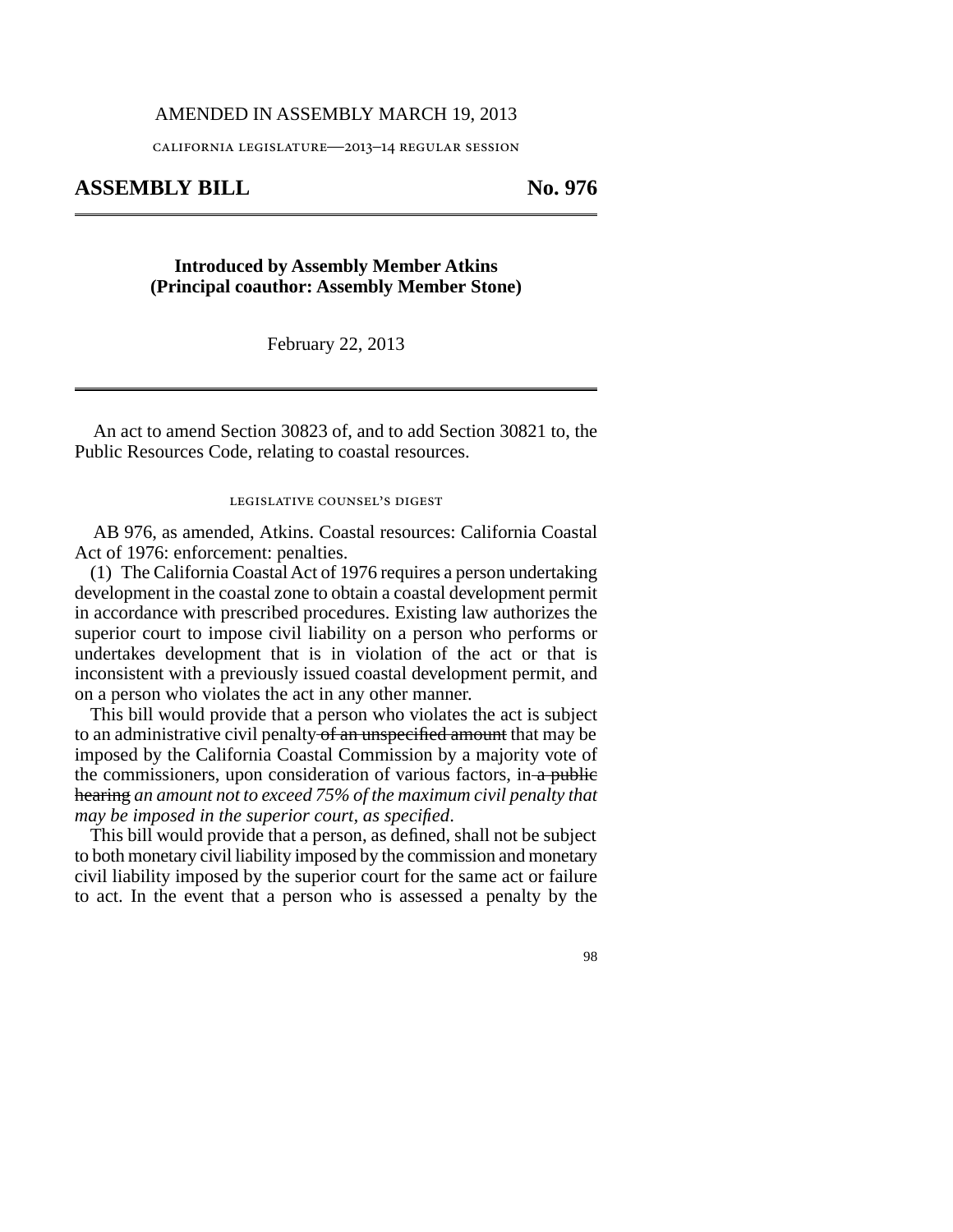commission fails to pay the penalty, fails to comply with a restoration or cease and desist order, or challenges any of these actions in a court of law, the commission may maintain an action or otherwise engage in judicial proceedings to enforce those requirements and the court may grant relief, as specified. This bill would also allow the commission to record a lien on the property of a violator in the amount of the penalty assessed by the commission if the violator fails to pay the penalty.

(2) The act requires that all funds derived from the payment of a penalty are to be deposited into the Violation Remediation Account of the State Coastal Conservancy Fund, until appropriated by the Legislature, for purposes of carrying out the act.

This bill would instead require that all funds derived from the payment of a penalty be deposited into the Coastal Act Services Fund, until appropriated by the Legislature, for the purposes of carrying out the act.

Vote: majority. Appropriation: no. Fiscal committee: yes. State-mandated local program: no.

*The people of the State of California do enact as follows:*

1 SECTION 1. Section 30821 is added to the Public Resources 2 Code, to read:

3 30821. (a) In addition to any other penalties imposed pursuant 4 to this division, a person, including a landowner, who is in violation

5 of a provision of this division is subject to an administrative civil

6 penalty that may be imposed by the commission in an amount not

7 less than  $\frac{1}{\sqrt{2}}$  dollars (\$ $\frac{1}{\sqrt{2}}$ ) and not to exceed  $\frac{1}{\sqrt{2}}$  dollars

8 \$  $\longrightarrow$  75 percent of the amount of the maximum penalty line 9 *authorized pursuant to subdivision (b) of Section 30820* for each 10 violation.

 line 11 (b) All penalties imposed pursuant to subdivision (a) shall be 12 imposed by majority vote of the commissioners present in a duly 13 noticed public hearing in compliance with the requirements of

14 Section 30810, 30811, or 30812.

15 (c) In determining the amount of civil liability, the commission 16 shall take into account the factors set forth in subdivision (c) of 17 Section 30820.

18 (d) A person shall not be subject to both monetary civil liability

19 imposed under this section and monetary civil liability imposed

20 by the superior court for the same act or failure to act. In the event